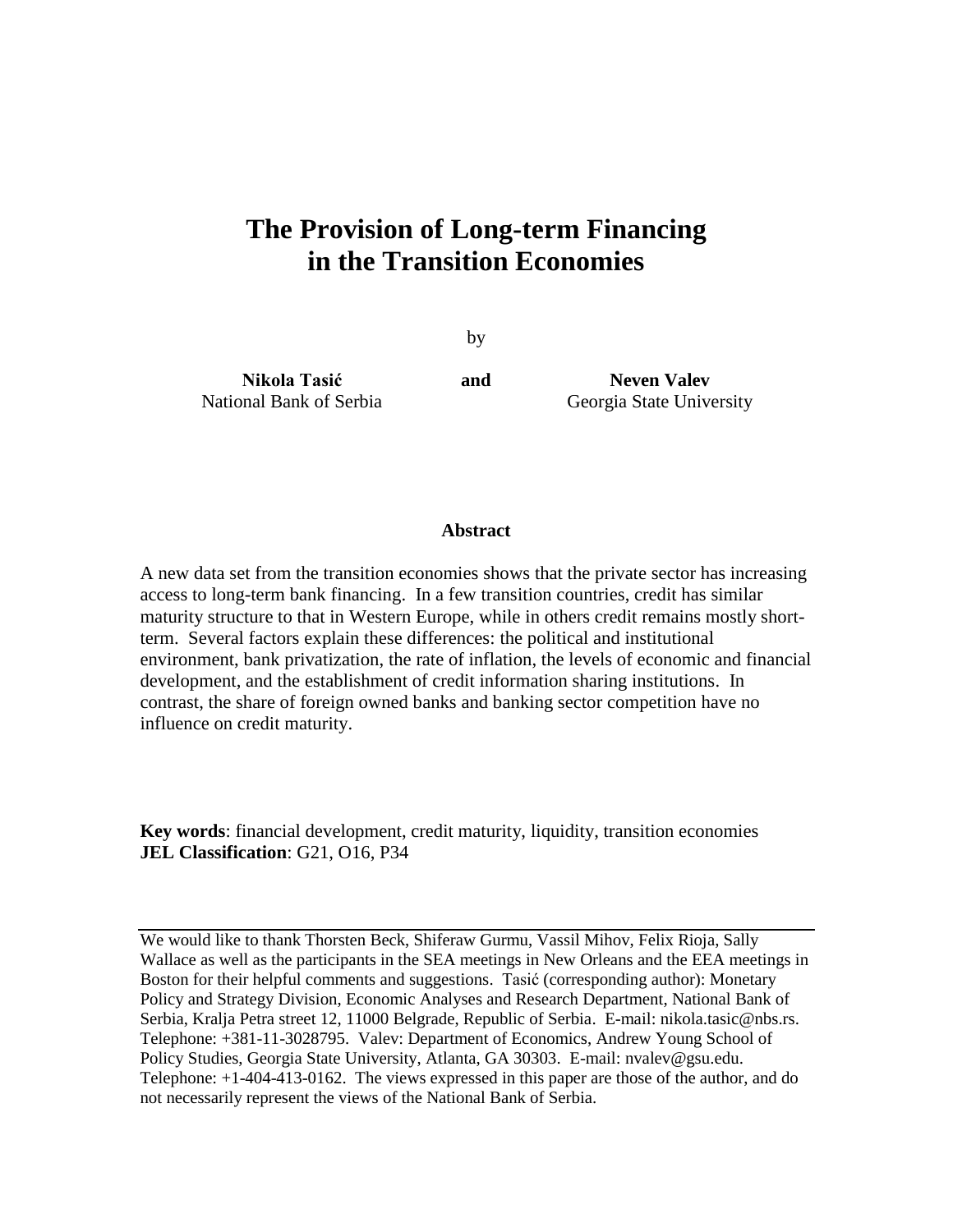# **The Provision of Long-term Financing in the Transition Economies**

#### **1. Introduction**

Financing long-term capital investments is one of the important functions of the financial system. Long-term investments usually have larger scale and involve advanced technology that raises productivity and economic growth. However, these investments require continuous infusion of funds for an extended period of time until they reach gestation and generate high returns (Böhm-Bawerk, 1891, Cameron, 1967, Kydland and Prescott, 1982). Smaller, more liquid investments mature more rapidly but yield smaller productivity gains. Bencivenga and Smith (1991) establish formally the relationship between the availability of long-term financing and economic growth. In a recent paper, Tasić and Valev (2008) provide supporting empirical evidence using data from a broad sample of countries. They show that credit maturity matters for economic growth: countries grow faster if their banking systems provide relatively more long-term credit.

Given the importance of long-term financing, we wonder what factors influence its availability. We address that question in the context of the transition economies. Our focus on the transition countries is motivated by three factors. First, the financial systems in these countries changed dramatically in a short period of time. Banks were privatized, foreign ownership of banks increased, several countries implemented credit information sharing, inflation declined, and institutions improved. We can investigate the effect of these dynamics on credit maturity. Second, many transition countries have collected and published data on credit maturity that are consistent across countries and show shortterm, medium-term, and long-term credit. Most other countries do not publish credit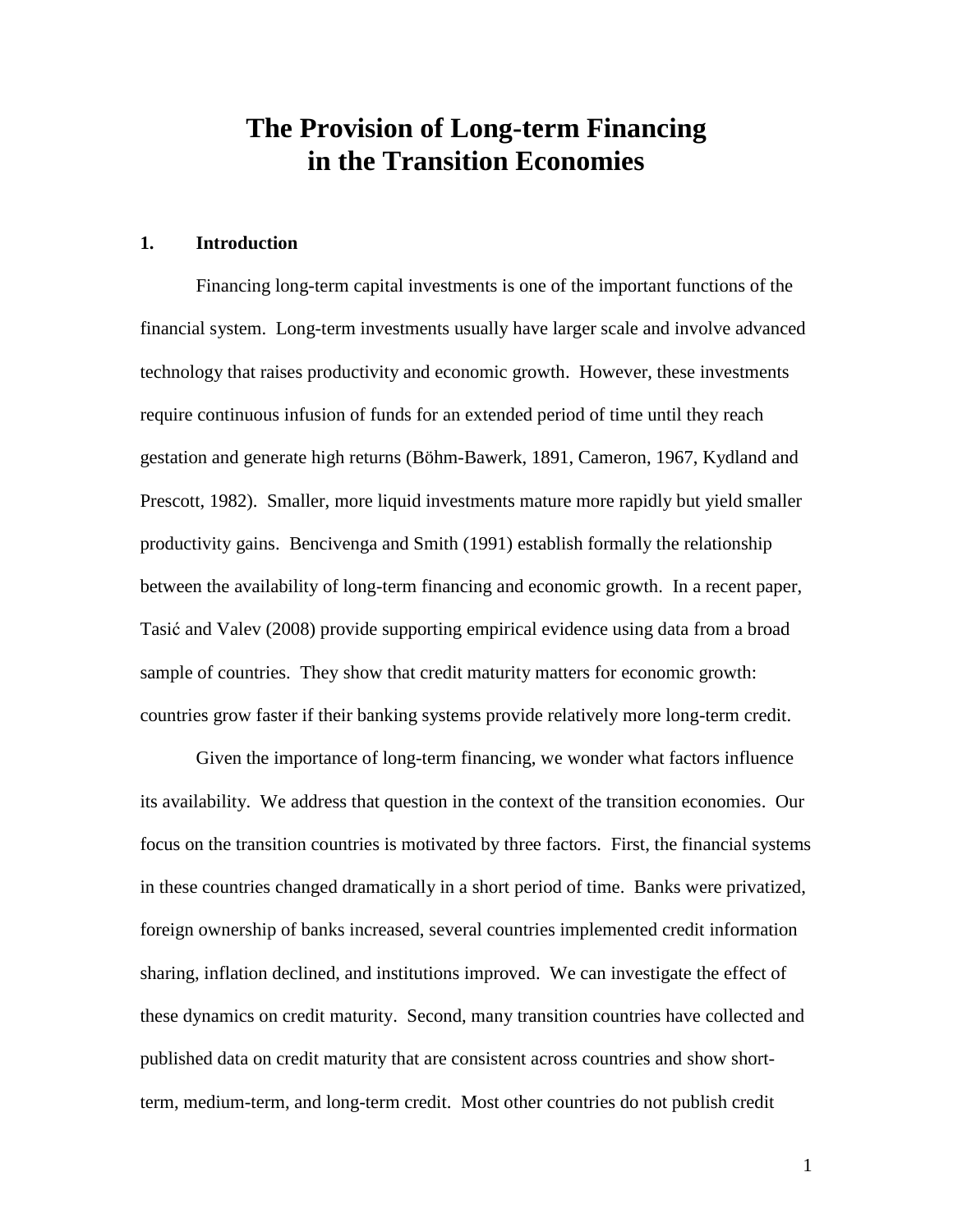maturity data and, if available, the data reveal only short-term credit. Third, the demand for investment credit in the transition economies is fueled by the rapid creation of new firms and the expansion of existing ones. In that environment, we can observe more distinctly the demand and supply factors driving credit maturity.

Our analysis shows that credit maturity in the transition economies has lengthened significantly over time. In a few transition countries, the maturity structure of bank credit has become similar to the maturity of credit in advanced economies. Several factors have aided this development, e.g. the improvements in institutions, the development of the financial sectors, and bank privatizations. These and other factors discussed in the paper also explain the large remaining differences among countries. For example, 54 percent of bank credit in Lithuania is long-term, whereas in Albania only 17 percent of credit is long-term. Interestingly, the share of foreign owned banks and banking sector competition have no influence on credit maturity.

A number of papers have studied the availability of external financing for the private sector in the transition countries (Brown, et al., 2007, Naaborg, et al., 2003). We add to this literature with a distinction between credits with different maturity. The availability of long-term financing has not been studied in the context of the transition economies. Qian and Strahan (2007) and Demirgüç-Kunt and Maksimovic (1999) investigate the determinants of credit maturity for publicly traded companies in samples of mostly developed economies. We stay close to their analysis in terms of the selection of explanatory variables but we use data on lending to the entire private sector. Furthermore, we investigate short-term, medium term, and long-term credit as opposed to only short-term credit. We also incorporate additional explanatory variables that have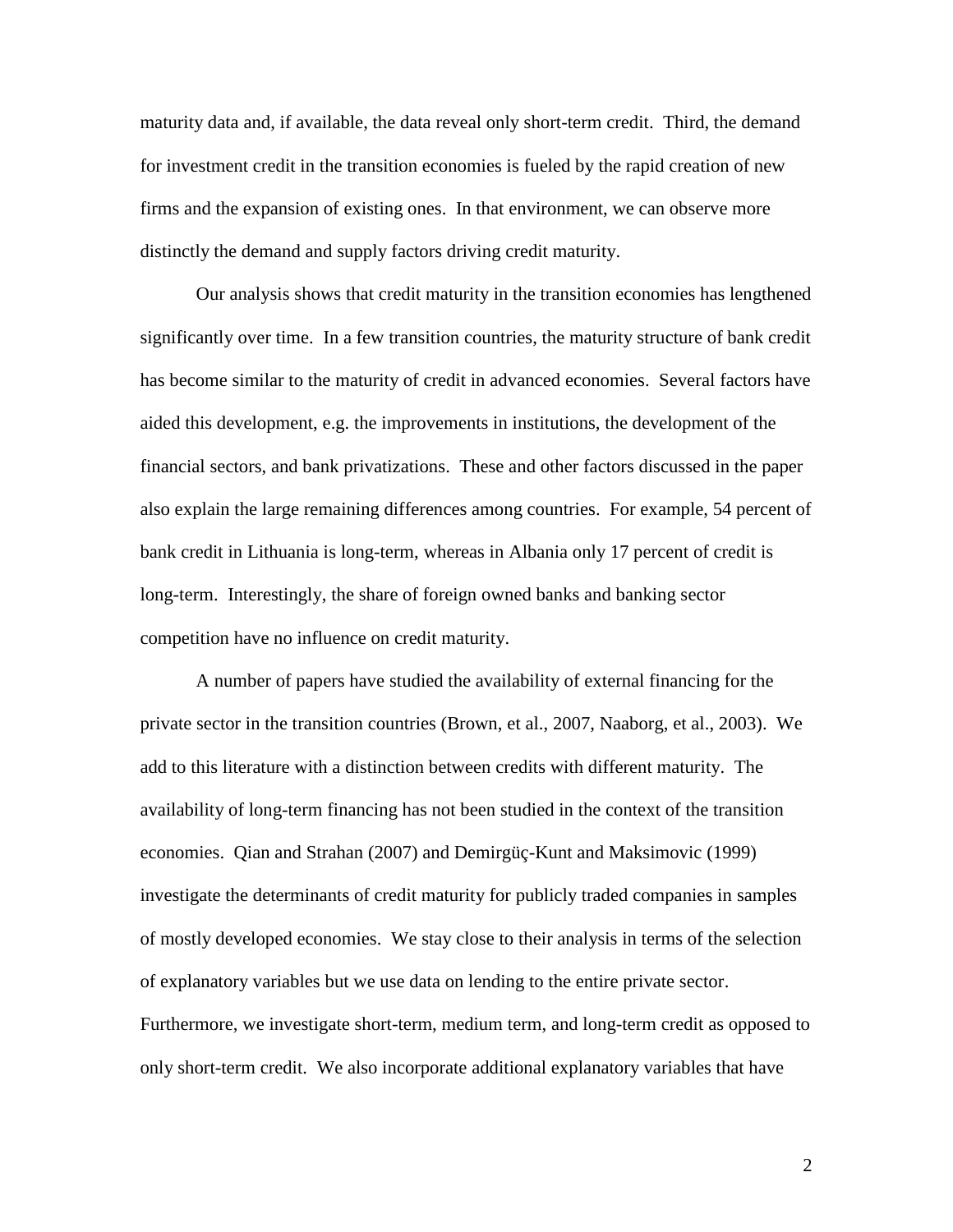specific relevance for the sample of transition economies, e.g. government vs. private ownership and domestic vs. foreign ownership of banks. We also investigate in detail the roles of credit information sharing and a rich set of institutional variables.

The rest of the paper proceeds as follows. We describe the credit maturity data in the following section. Section 3 draws empirical hypotheses from the literature and Section 4 describes our empirical strategy. We present the results in Section 5 and conclude in Section 6.

### **2. The maturity of bank credit – data and summary statistics**

We use quarterly data on lending by commercial banks to the private sector in 14 transition countries. The sample covers the period from 1992 to 2007, depending on data availability with an average of 35 observations per country.<sup>1</sup> The data were collected from reports issued by the central banks of each individual county. Tables 1 and 2 present the definitions and the sources for the variables as well as the time period for each country in the sample.

Table 2 also shows large differences in terms of commercial bank credit to the private sector as share of GDP, a frequently used measure of financial development. This includes credits from all banks - government and private, as well as domestic and foreign owned. In Albania, private credit is below 10 percent of GDP whereas in the Slovak Republic it is over 200 percent of GDP.<sup>2</sup> Credit increased over time in most, but not all, countries. Figure 1 shows the credit to GDP ratio for eleven countries with at least ten

 $\overline{a}$ 

 $<sup>1</sup>$  Although credit data are available for a few other transition countries, we could not include them in the</sup> sample because of missing explanatory variables. For example, although quarterly credit data for Bosnia and Herzegovina are available from 1997 to 2007, we were unable to obtain GDP data for the same period. <sup>2</sup> Note that we divide the stock of credit by quarterly, and not by yearly GDP, in order to preserve the consistency between the summary statistics discussed here and the estimations of the following sections. Therefore, the numbers are about four times greater compared to the commonly used measure.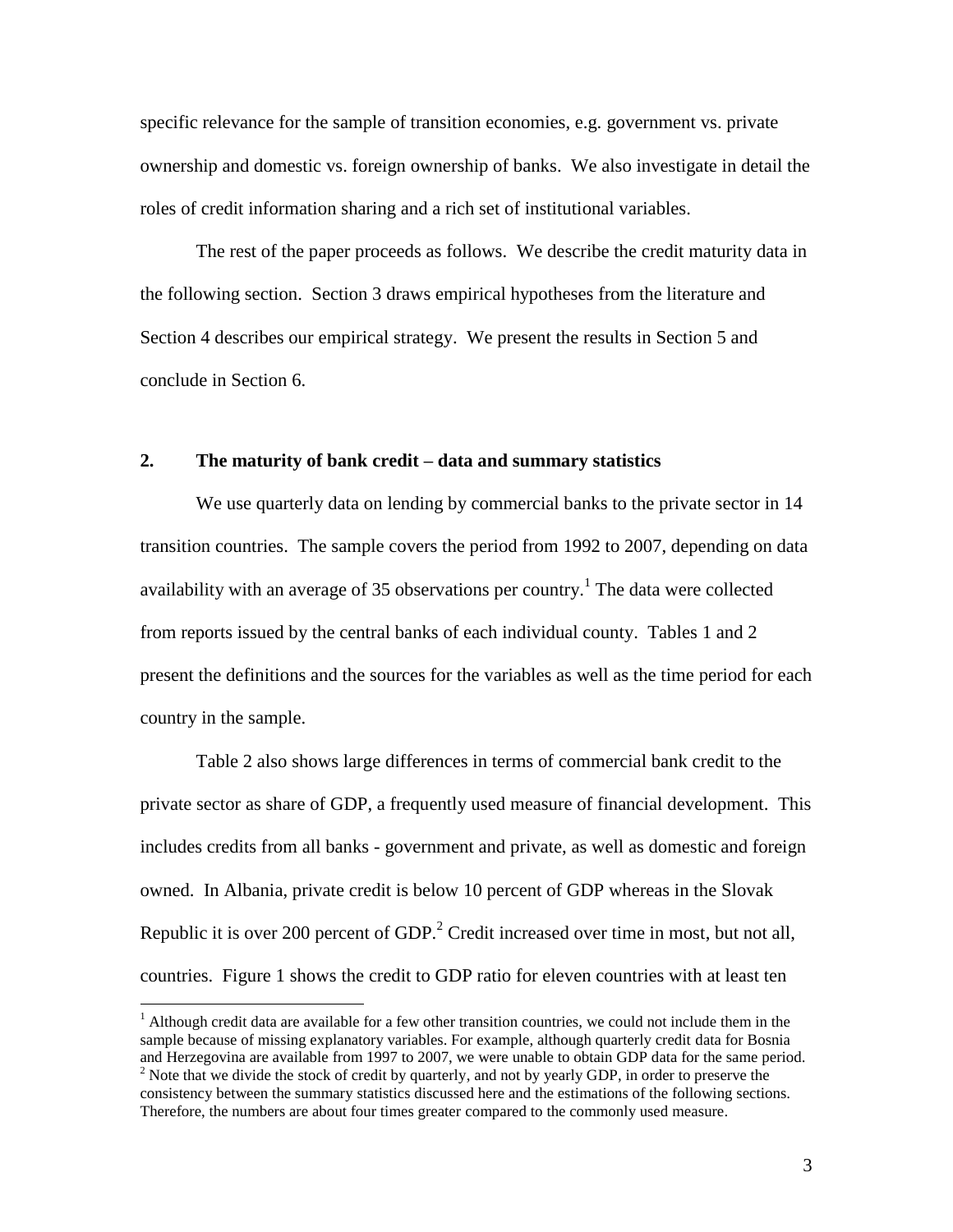years of data. Credit as percent of GDP grew little in Hungary and Poland, while it more that tripled in Estonia, Latvia, and the Ukraine.

Credit is decomposed into three categories: short-term credit with contractual maturity of one year or less, medium-term credit with contractual maturity between one year and five years, and long-term credit with contractual maturity longer than five years. Table 3 shows that, looking across all countries, about 41 percent of credit has maturity shorter than one year and about 32 percent has maturity longer than five years.

There are substantial differences between countries. From Table 2, 54 percent of credit in Lithuania has maturity longer than five years whereas less than 20 percent of credit in Albania and Romania is long-term. The percent long-term credit has trended upwards for most countries, although the trend varies, as Figure 2 illustrates. The share of long-term credit in Latvia grew from 4 percent in 1996 to 52 percent in 2006, whereas it grew from 30 percent to 55 percent in the Czech Republic. Overall, by 2005 credit maturity in many transition countries was similar to that in Western Europe.<sup>3</sup>

# **3. The determinants of bank credit maturity – empirical hypotheses**

*Institutions.* Diamond (1991, 1993) and Rajan (1992) show that short-term lending facilitates the enforcement of credit contracts as it limits the period during which an opportunistic firm can exploit its creditors without being in default. Diamond (2004) argues that "maturity acts as a substitute contracting tool to control borrower risk," and that bank loan maturity is especially sensitive to the legal environment. Giannetti (2003) also argues that if the law does not guarantee creditor rights, lenders would prefer short-

 $\overline{a}$ 

<sup>&</sup>lt;sup>3</sup> To illustrate, in 2005 credit with maturity longer than one year was 72.4 percent of all credit in the transition economies, while it was 73.9 percent in the rest of Europe.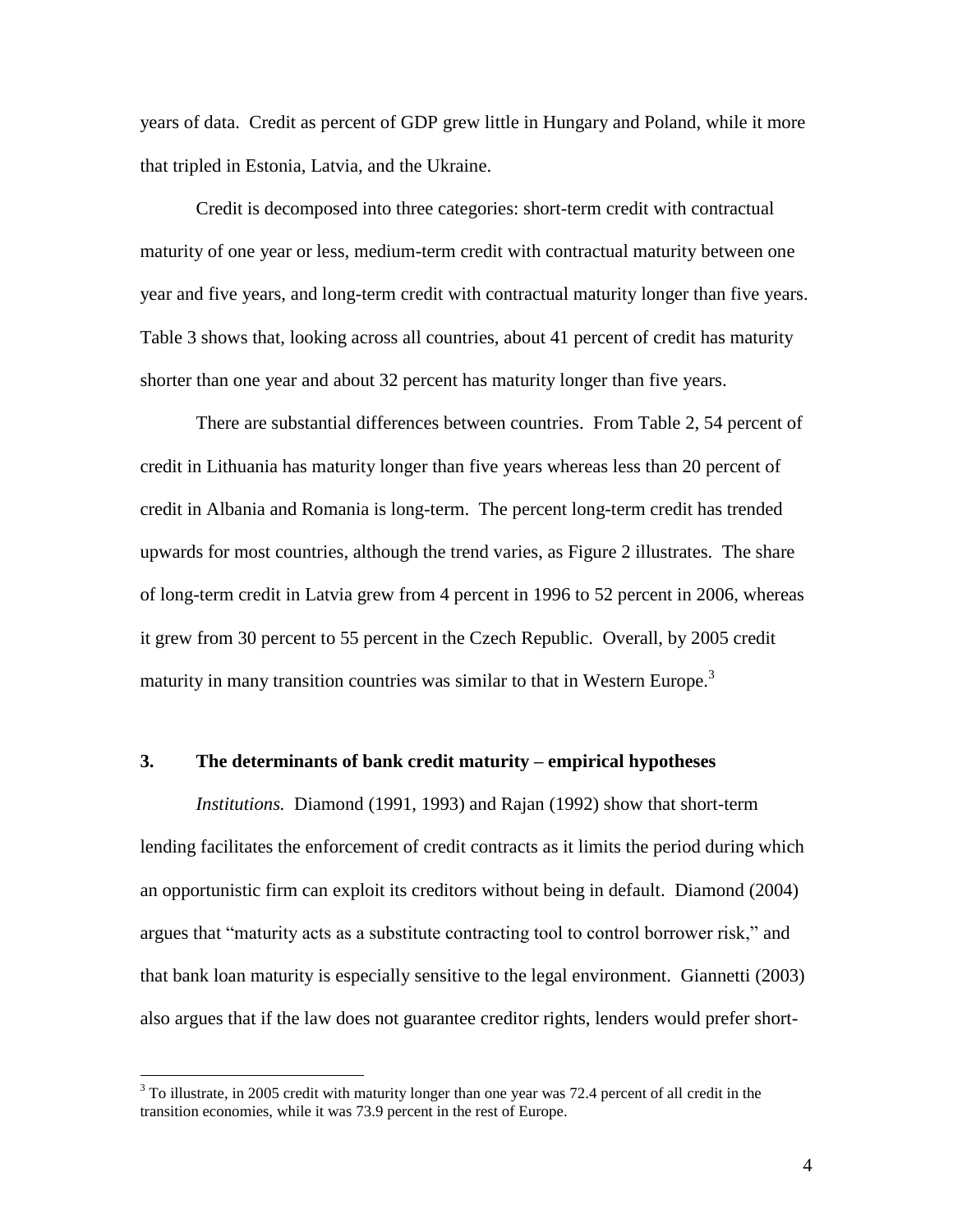term debt to control entrepreneurs' opportunistic behavior by using the threat of not renewing their loans. In line with these theories, we expect to find that weak institutions contribute to shorter credit maturity. We measure legal institutions using a Rule of Law index described in Table 1. The index ranges from -1.14 in Serbia in 2000 to 1 in Slovenia in 2002. As Table 3 shows, the rule of law is positively and significantly correlated with the credit maturity measures.

*State Ownership of Banks.* Demirgüç-Kunt and Maksimovic (1999) note that the government can promote long-term financial contracting by granting implicit loan guarantees when it adopts a policy of subsidizing loss-generating firms. The authors find that government subsidies to the corporate sector lengthen credit maturity. Furthermore, La Porta, Lopez-de-Silanes, and Shleifer (2002) note that government ownership of banks has an even stronger effect, as the government has more power to choose projects. According to this view, the ownership of banks enables the government to direct funds toward strategic long-term projects. However, the literature also suggests that bank privatization in the transition economies has raised banking efficiency (Berglof and Bolton, 2002, Eller, et al., 2005) . From that perspective, the transfer of ownership into private hands might improve information gathering and processing, and the monitoring of borrowers. The improved functioning of banks may then lead to more long-term lending.

*Foreign Ownership of Banks.* Berglof and Bolton (2002) and Eller, Haiss, and Steiner (2005) argue that foreign ownership leads to greater efficiency of the financial sectors in the transition countries. Foreign banks enhance transparency and corporate governance with a stronger commitment in these areas compared to domestic banks (Naaborg, et al., 2003). Foreign-owned banks also utilize greater risk management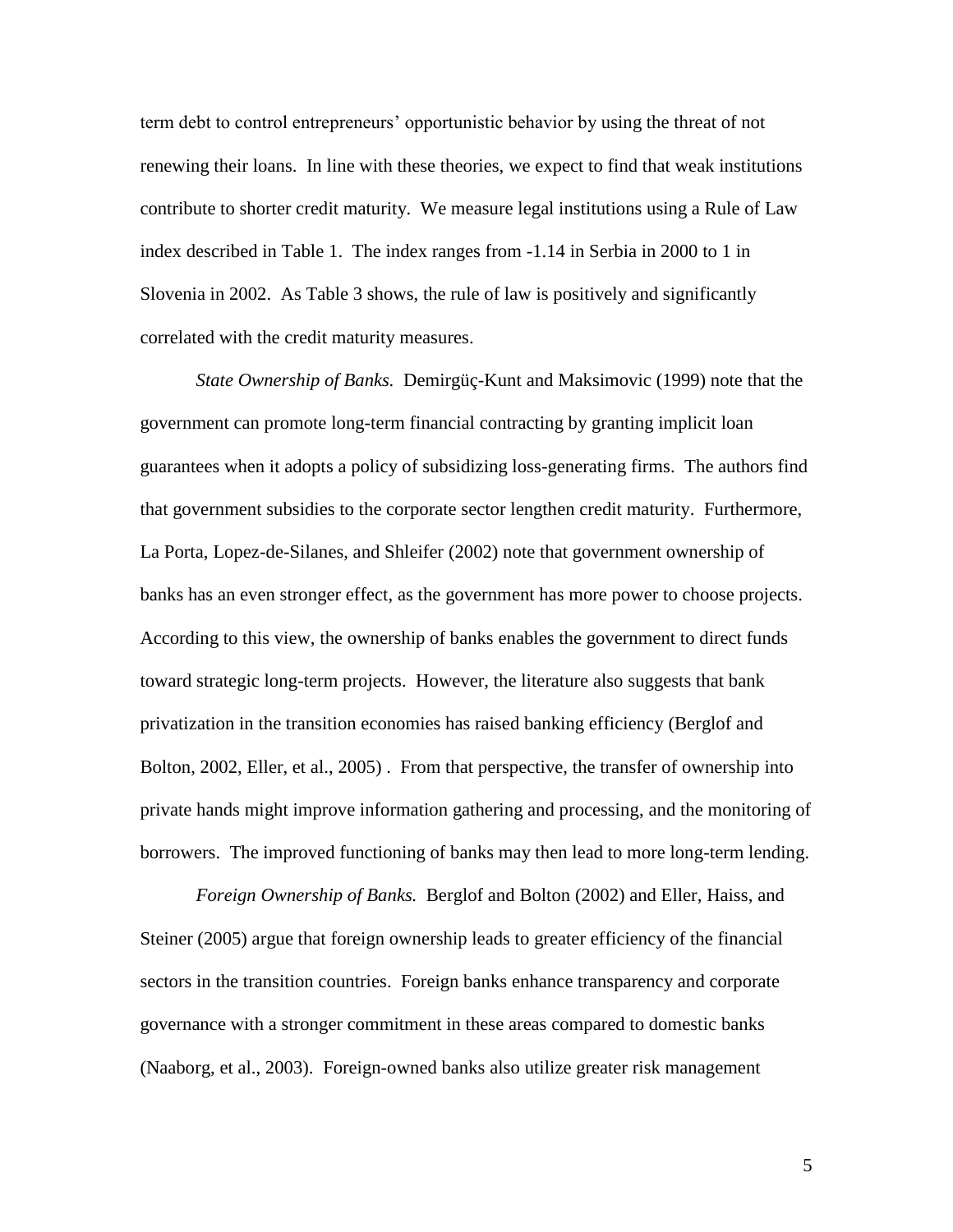expertise and can diversify risk across several countries (de Haas and van Lelyveld, 2006). All of those contribute to greater availability of long-term credit. However, foreign owned banks may also face difficulties gathering and evaluating information on local borrowers, especially in the transition countries where few borrowers have credit history.

Figure 3 shows that private and foreign ownership of banks have increased dramatically over time across the region. There are, however, differences across countries. Some countries privatized banks earlier than others. For example, while the government owned almost 98 percent of banks in Albania in 1994, Macedonia had privatized the entire banking sector by 1996. By 2005, the asset share of foreign owned banks was above 50 percent in most countries, while in the Baltic countries it was close to 100 percent. Table 3 shows that the asset share of state owned banks is negatively correlated, while the asset share of foreign owned banks is positively correlated with the share of long-term credit.

*Credit Information Sharing.* Zhang and Sorge (2007) show theoretically that credit information sharing is used by banks as a screening device; it leads to an equilibrium where long-term contracts are preferred. Empirically, Zhang and Sorge show that information sharing leads to longer credit maturity for publicly traded companies. We expect to find the same effect using bank credit to the entire private sector. Table 3 shows that the presence of a credit information sharing institution is positively and significantly correlated with credit maturity measures.

*High Inflation.* Boyd, Levine, and Smith (2001) and Rousseau and Wachtel (2002) argue that high inflation discourages long-term financial contracting by raising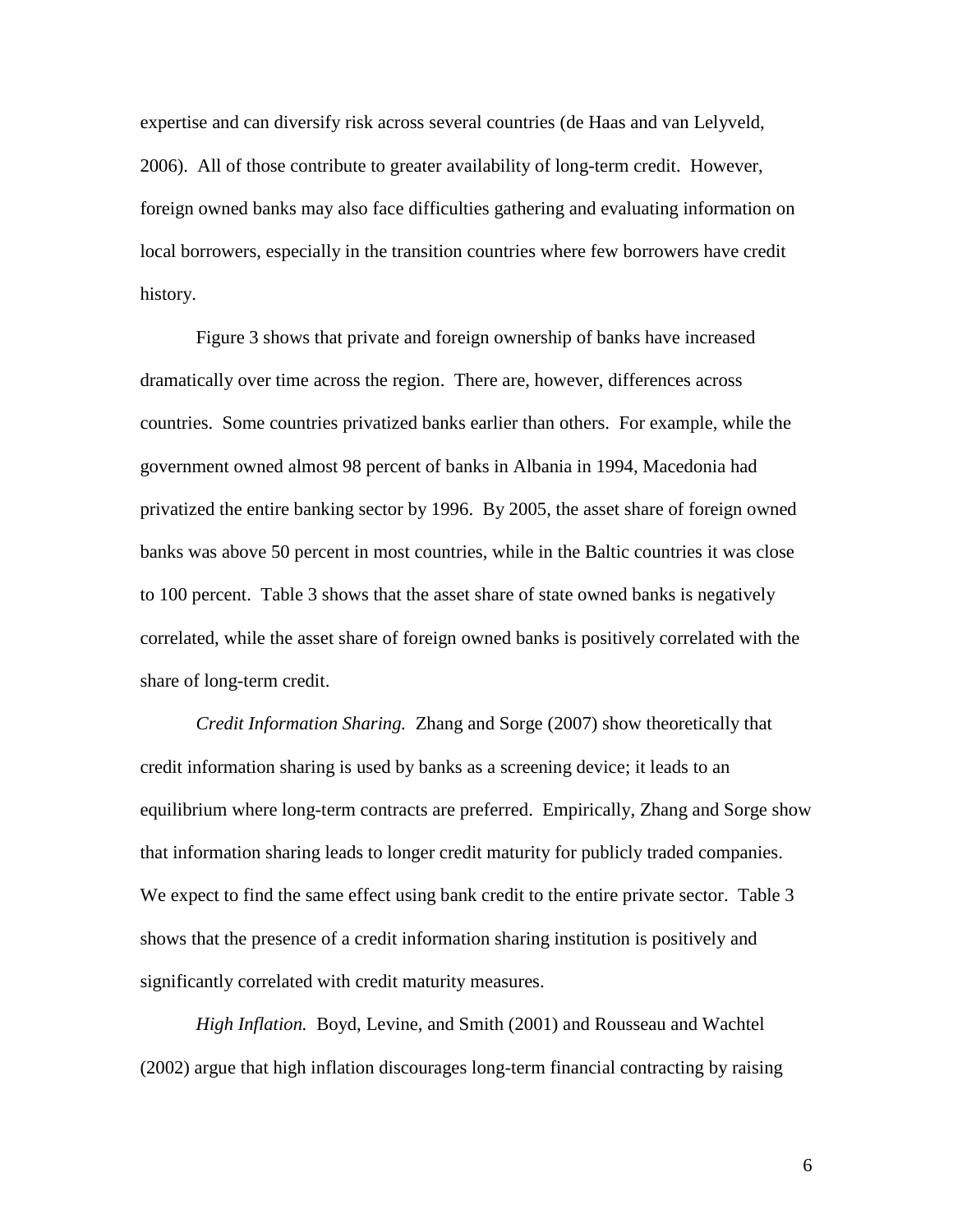uncertainty about the real value of future nominal payments. Therefore, high inflation should reduce the fraction of credits with long-term maturity. In our sample, inflation has been moderate for most countries with a period average of 13.75. There are, however, periods of very high inflation as in Latvia in 1992 (331.09 percent). Table 3 shows that inflation is negatively and significantly correlated with both maturity measures.

*Output Volatility.* In the context of international lending, Valev (2007) finds that greater output volatility in a country leads U.S. banks to shorten the maturity of credit to that country. The argument is that output volatility proxies for the short-term operational component of business risk. We expect to find the same effect with domestic credit. Output volatility, defined as in Table 1, has been lowest in Bulgaria in 2003, while it has been highest in Serbia in 2002. Table 3 reveals that the correlation of output volatility and both maturity measures is indeed negative and significant.

*Overall Level of Bank Credit.* Diamond (1984) highlights the function of banks as delegated monitors that reduce the cost of monitoring borrowers by exploiting economies of scale. Without banks, individual savers would incur the cost of assessing and monitoring investment projects. With economies of scale, a larger banking system would have lower monitoring costs, which reduces lending risk and increases the supply of long-term debt. Therefore, we expect that higher credit levels will be associated with more long-term credit. The correlations in Table 3 give preliminary support to this hypothesis.

*Banking Sector Competition.* Banking sector competition can have a dual effect on the provision of external financing and the provision of long-term financing in particular. High concentration may raise the cost of funds and reduce external financing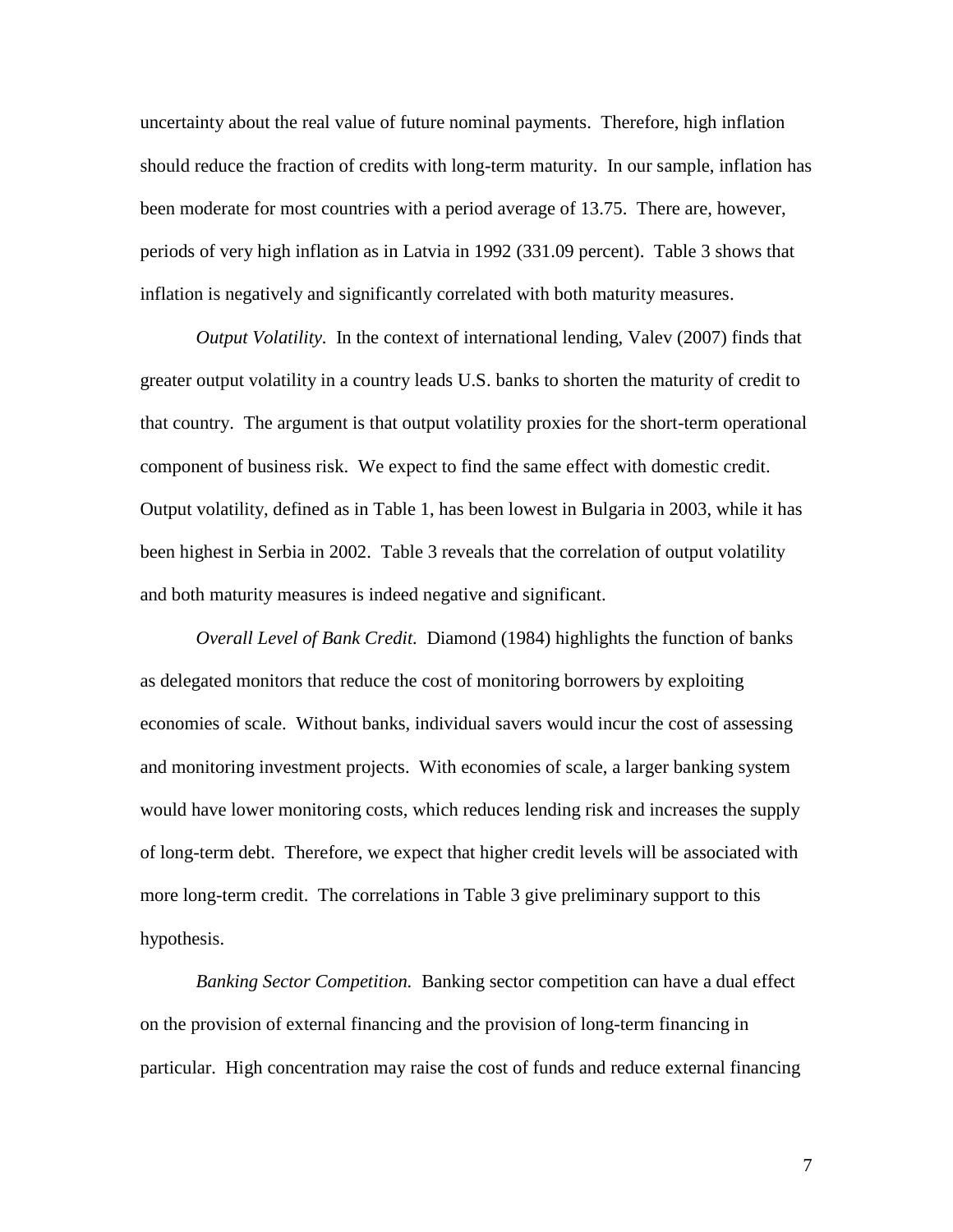(Pagano, 1993). Alternatively, high concentration may foster close relationships between banks and borrowers; this lowers information asymmetries and the cost of monitoring borrowers (Mayer, 1988, Mayer and Hubbard, 1990, Petersen and Rajan, 1995). Testing the bank-firm relationship hypothesis Giannetti (2003) finds that, contrary to (her) expectations, maturity is shorter in countries where the banking system is more concentrated. Using the asset share of the three largest banks to measure concentration, the least concentrated banking sector was that of Serbia in 2005 where the three largest banks had a market share of 36 percent, while the most concentrated banking sectors were in Estonia and Romania where the three largest banks owned all assets for a number of years. In Table 3, banking industry concentration and the maturity measures are positively correlated, i.e. more concentrated banking systems are associated with longer credit maturity.

*Stock Market Development.* Stock market development also has an ambiguous effect on credit maturity. Diamond (1997) argues that developed stock markets cause the banking sector to shrink, primarily through reduced holdings of long-term assets. According to this view, selling equity is a substitute source of long-term financing; therefore, stock market development reduces the demand for long-term bank credit. An alternative view explains that stock markets reveal information about firms and this helps them access long-term bank financing (Grossman, 1976, Grossman and Stiglitz, 1980). The stock market turnover, which we use to measure stock market development, ranges from 0 (in Latvia in the first quarter of 1996) to 89 percent of GDP (in Estonia in the first quarter of 2005). In Table 3, the correlation of the stock market turnover with the fraction of credit with maturity longer than five years is positive and significant.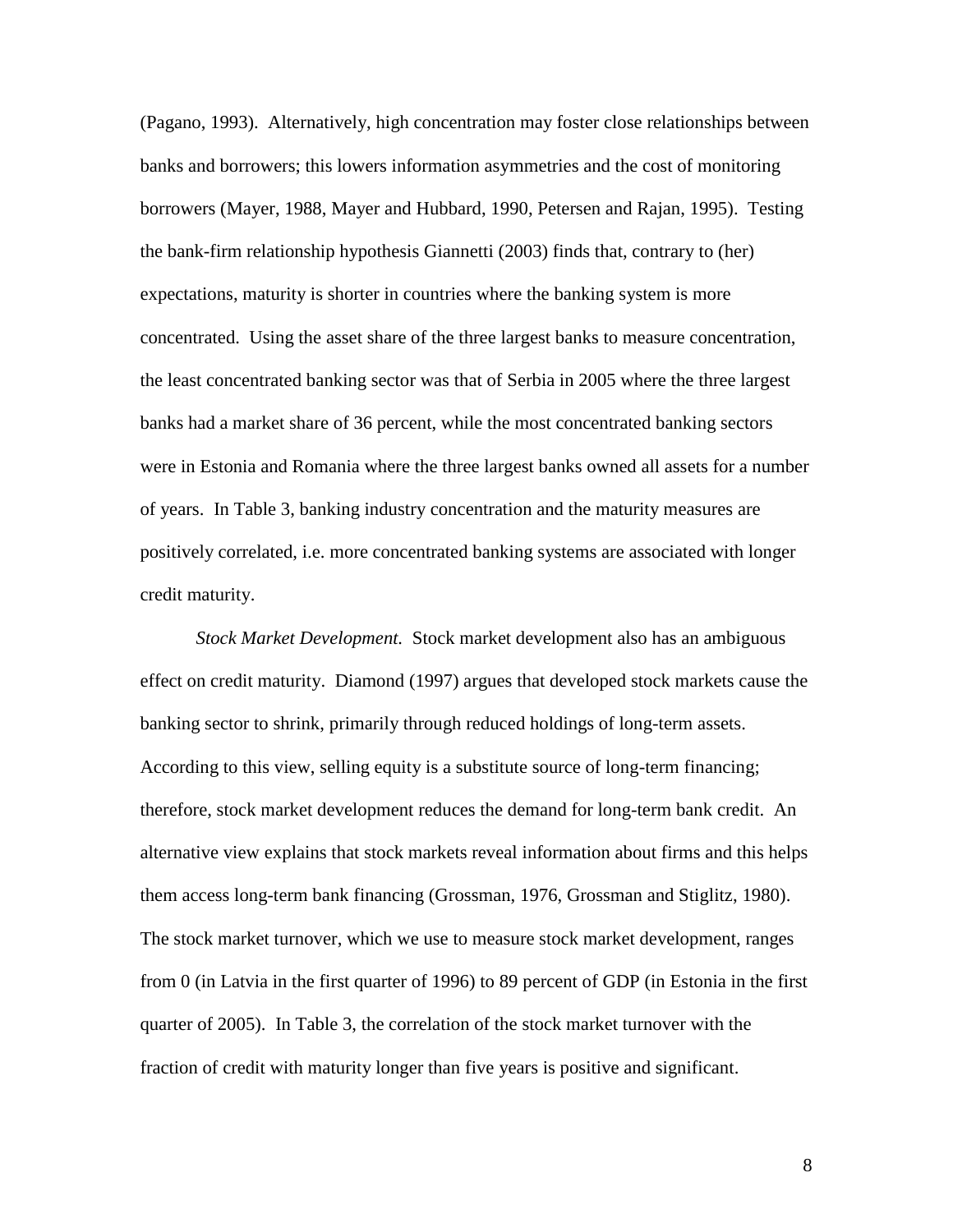*Real Per Capita GDP.* Ravid (1996) points to the "industry paradigm" of matching maturities introduced by Morris (1976): firms with long-term assets should use long-term debt. If debt maturity is longer than the asset life, borrowers will have to identify new investment opportunities while having to continue servicing their debt. If debt maturity is shorter than the asset life, then borrowers may become short on cash when debt payments are due. Stohs and Mauer (1996) find evidence for maturity matching on the firm level. Following Demirgüç-Kunt and Maksimovic (1999), we use per capita GDP to proxy for the amount of fixed assets in a country, with richer countries having a larger stock of long-term assets. Thus, higher GDP per capita is expected to be associated with longer debt maturity. From Table 3, we see that the per capita GDP is indeed positively and significantly correlated with both maturity measures.

*Real Per Capita GDP Growth.* Smith and Watts (1992) note that GDP growth rates can proxy for investment opportunities: the demand for external financing would increase in boom times and will recede in recession periods. It is not clear, however, whether expansions would stimulate the demand for long-term and short-term credit in different ways. Nonetheless, we follow the literature (Demirgüç-Kunt and Maksimovic, 1999, Qian and Strahan, 2007, Valev, 2007) and include real per capita GDP growth in our estimations.

The literature (e.g., Fink, et al., 2005, Fink, et al., 2004) also points out that the stage of transition is important, with more advanced economies having more developed financial sectors. We include a dummy variable for EU membership as an indicator of the transition progress. In summary, the empirical hypotheses are as follows: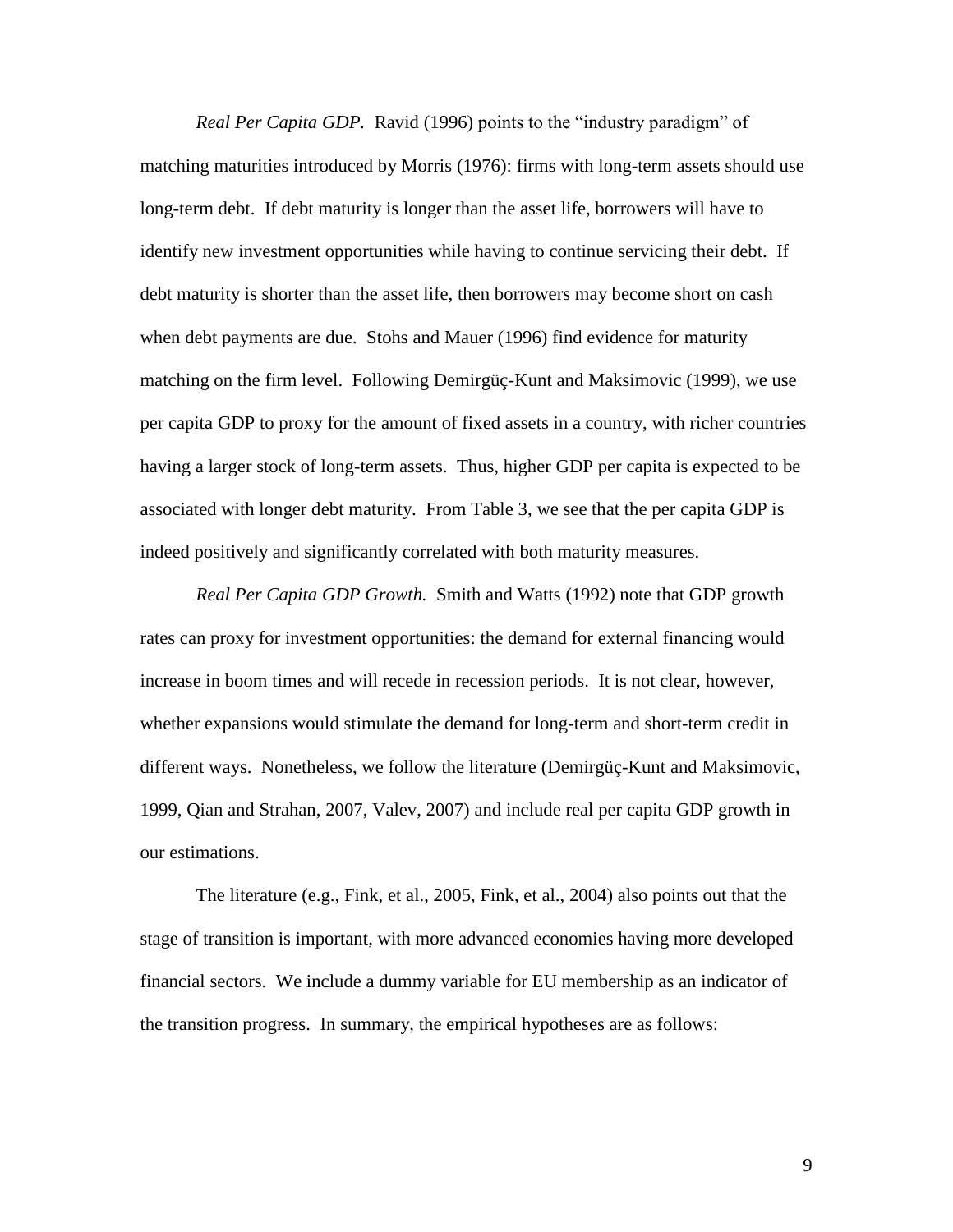/ / / Percentage of  $\int$  rule of law, inflation, GDP growth, credit info. sharing, Percentage of  $\begin{bmatrix} \text{rule of law, inflation, GDP growth, credit info. sharing,} \\ \text{Long-Term} = f \end{bmatrix}$  banking industry concentration, credit, output volatility, centage of<br>
mg-Term = f banking industry concentration, credit, ou<br>
Credit stock market, GDP per capita, state bank  $f = f \left( \frac{1}{2} \frac{1}{2} \right)$  banking industry concentration,  $\frac{1}{\sqrt{1+\frac{1}{2}}}\int_{0}^{+\infty}$  $\left(\begin{array}{ccc}\n\text{rule of law, inflation, GDP} & \text{if } 0 \\
\text{rule of law, inflation, GDP} & \text{if } 0\n\end{array}\right)$ rule of law, inflation, GDP growth, credit info. sharing,<br>banking industry concentration, credit, output volatility,<br>stock market, GDP per capita, state banks, foreign banks The same of law, inflation, GDP growth, credit info. sharing,<br>banking industry concentration, credit, output volatility, Trule of law, inflation, GDP growth, credit info. sharing,<br>banking industry concentration, credit, output volatility, banking industry concentration, credit, output volatility,<br>stock market, GDP per capita, state banks, foreign banks

Some of the explanatory variables: legal institutions, state and foreign bank ownership, inflation, banking sector concentration, financial development, and credit information sharing affect credit maturity primarily through the supply side. Other variables: stock market development, per capita GDP, and economic growth affect the maturity of credit primarily through the demand side.

#### **4. Methodology**

By construction private credit and credit maturity are determined jointly and we need to allow for endogeneity. Therefore, we implement the Hausman-Taylor (1981) estimator to correct for correlation between the explanatory variables and the countrylevel random-effects. This is a suitable procedure that does not require external instruments. For robustness, we also apply a fixed-effects estimator to eliminate country specific effect and a generalized least squares (GLS) random-effects estimator that controls for a heteroscedastic error structure (see Appendix).

One additional concern is that the dependent variable is a ratio (between 0 and 100 percent), making OLS problematic as the predicted values might lay outside the unit interval (Papke and Wooldridge, 1996). This may require the transformation of the dependent variable using a log-odds ratio (log(*y*/1−*y*)). However, the coefficient estimates using the log-odds ratio are difficult to interpret in a panel setting and therefore we follow the previous literature (Demirgüç-Kunt and Maksimovic, 1999, Rodrik and

10

.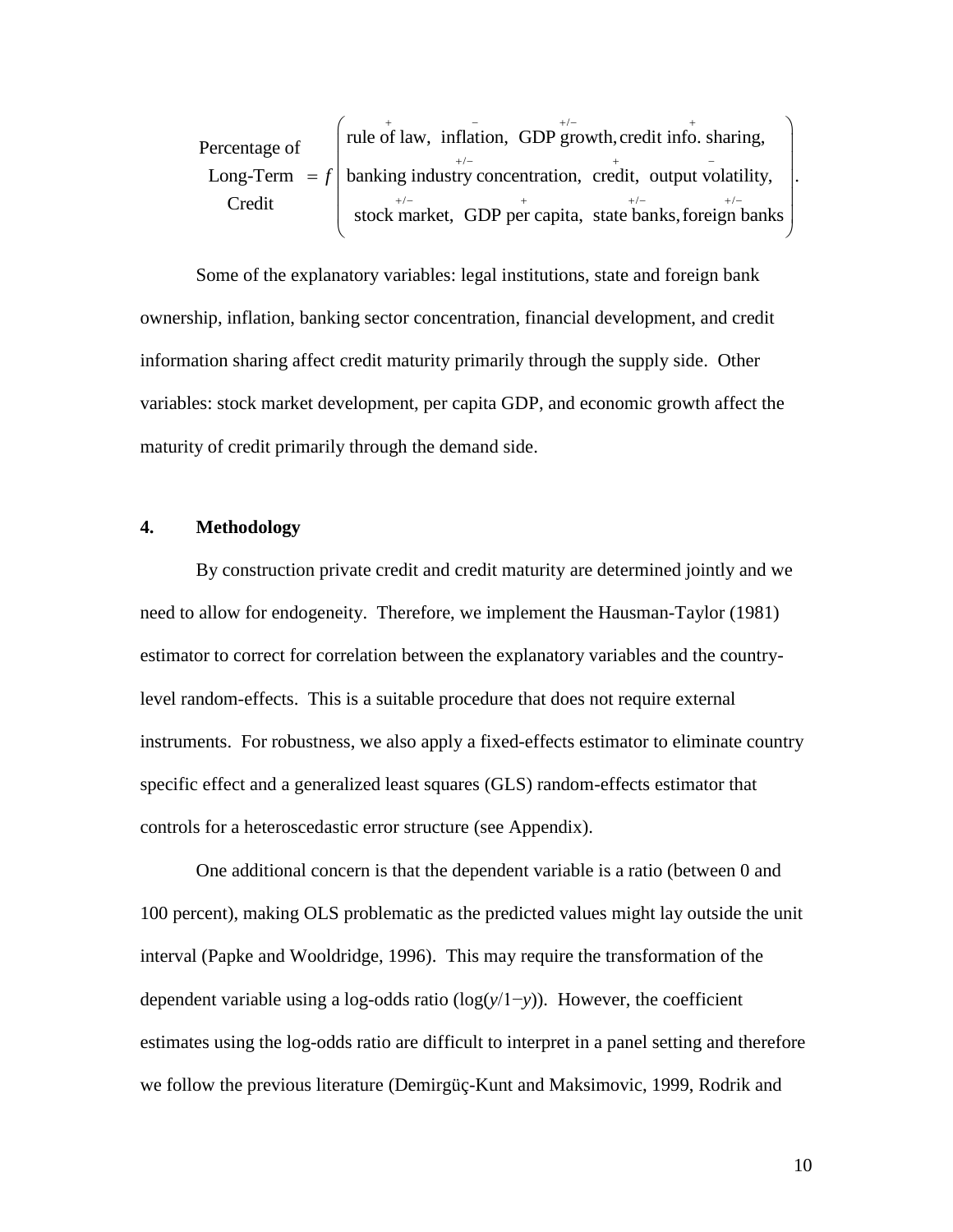Velasco, 1999, Valev, 2007) and do not perform the transformation. Furthermore, less than 1 percent of the predicted values from the models are outside the unit interval.

#### **5. Results**

 $\overline{a}$ 

Table 4 presents the empirical results using the Hausman-Taylor estimation.<sup>4</sup> We begin with an equation that includes the rule of law index, GDP per capita and its growth, credit information sharing, the credit to GDP ratio, and the bank ownership variables. We then add inflation and output volatility, followed by the stock market turnover and banking system concentration. In columns (4) and (8) we include all explanatory variables. There are two dependent variables – the percentage of credit with maturity longer than one year and the percentage of credit with maturity longer than five years.

Greater rule of law is associated with longer credit maturity in all specifications. Furthermore, the coefficients using credit with maturity longer than five years are generally greater than the coefficients using maturity longer than one year, i.e. weak rule of law has a stronger negative effect over longer time horizons. Based on column (4), a one standard deviation decrease in the rule of raw, e.g. from the level in Poland to the level in Bulgaria, is associated with 5.16 percentage points (0.58\*8.905) decrease in the percent of credit with maturity longer than one year. The coefficient estimates in the remaining columns predict an even stronger effect on the percent of credit with maturity longer than five years.

The asset share of state owned banks has a negative and statistically significant effect on both measures of maturity. In contrast, the asset share of foreign owned banks

<sup>&</sup>lt;sup>4</sup> Table A1 in the appendix presents the results from the fixed-effects and the GLS estimations, along with the Hausman-Taylor results. Table A2 presents the same results when the dependent variables are the portion of short-term credit and the portion of medium-term credit.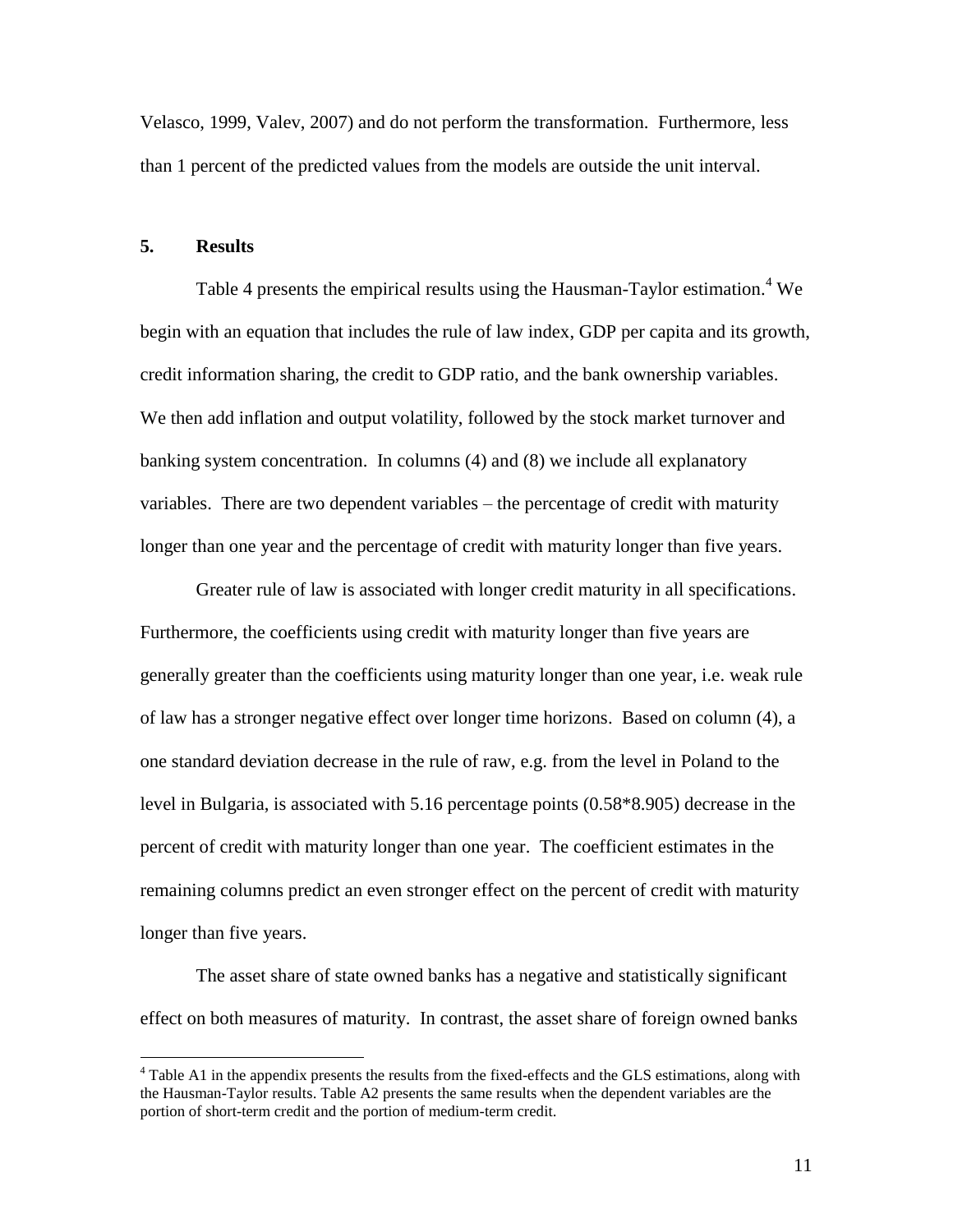is not statistically significant in any of the specifications. In this set of countries, private banks raise the provision of long-term financing regardless of their ownership – domestic or foreign. Looking at the results in column (4), a one standard deviation decrease in the asset share of state banks increases the portion of credit with maturity longer than one year by 6.06 percentage points (22.96\*0.264).

To test whether information sharing affects credit maturity, we follow Qian and Strahan (2007) and include a dummy variable that equals 1 if a country had either a public credit registry or a private credit bureau at the beginning of the year. Using credit with maturity longer than one year produces two negative and statistically significant coefficients and two positive ones depending on the set of controls. The effect of credit with maturity longer than five years is unambiguously negative – credit information sharing reduces the percent long-term debt. We revisit this surprising result in the next section.

Credit as percent of GDP has a positive and, in most specifications, statistically significant effect on both maturity measures. Countries with deeper financial markets have a greater fraction of credit with longer maturity. The effect of economic development is similar – countries with greater GDP per capita have longer credit maturity. The effect is particularly strong for long-term credit with maturity longer than five years. In terms of sizes of the effects, an increase in private credit from the level of Macedonia (65.81 percent) to the level of Bulgaria (124.48 percent) is associated with a 2.21 percentage points increase in the fraction of credit with maturity longer than one year. An increase in per capita GDP of \$1,000 results in an increase in the portion of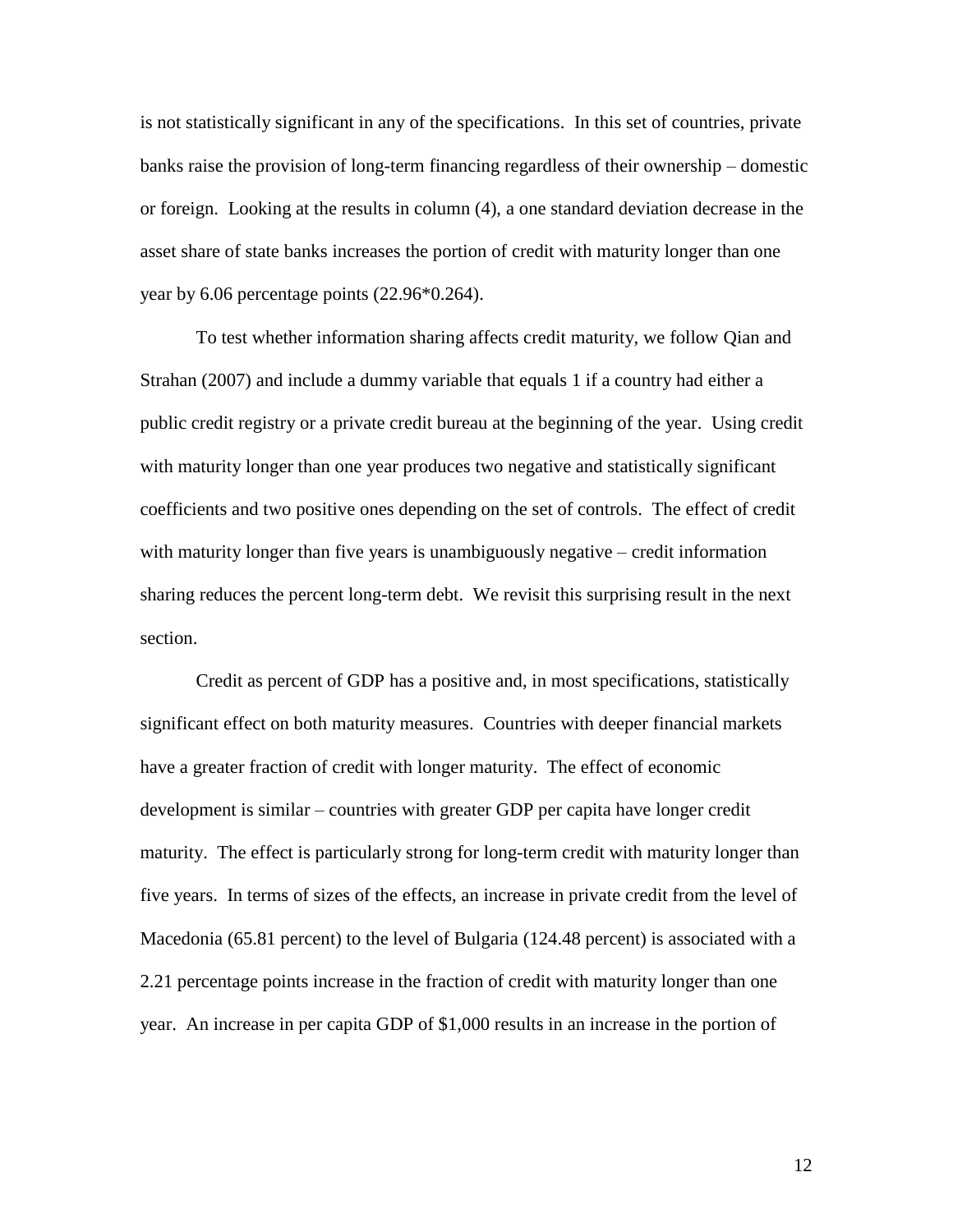credit with maturity longer than five years by between 13.68 and 15.61 percentage points. This is not a negligible effect.

Per capita GDP growth significantly increases the portion of credit with maturity longer than one year, indicating that the demand for investment credits increase during expansions. Conversely, high inflation leads to a shift towards short-term credit indicated by the negative and statistically significant coefficient on inflation in three of the four specifications where inflation is included. Looking at the coefficient in column (4), an increase in inflation by one standard deviation decreases the portion of credit with maturity longer than one year by 6.42 percentage points (-21.541\*0.298). Stock market development is also negative and statistically significant in three out of four specifications. Moreover, this negative effect is greater in magnitude (by about 40 percent) for the portion of credit with maturity longer than five years. Therefore, the results suggest that stock markets in the transition countries are an alternative source of long-term financing, especially at longer time horizons.

Output volatility and banking industry concentration are not significant determinants of credit maturity. The negative coefficient estimate of the EU membership dummy suggests that countries at the earlier stage of transition have a greater portion of credit with maturity longer than five years. The bias toward long-term credit may be attributed to the high prevalence of credits to public sector enterprises in the early years of transition. In many cases, these credits were restructured under government directive extending their maturity and easing other credit terms.

In summary, there are several supply-side factors explaining credit maturity in the transition economies. Improved rule of law, greater levels of financial development,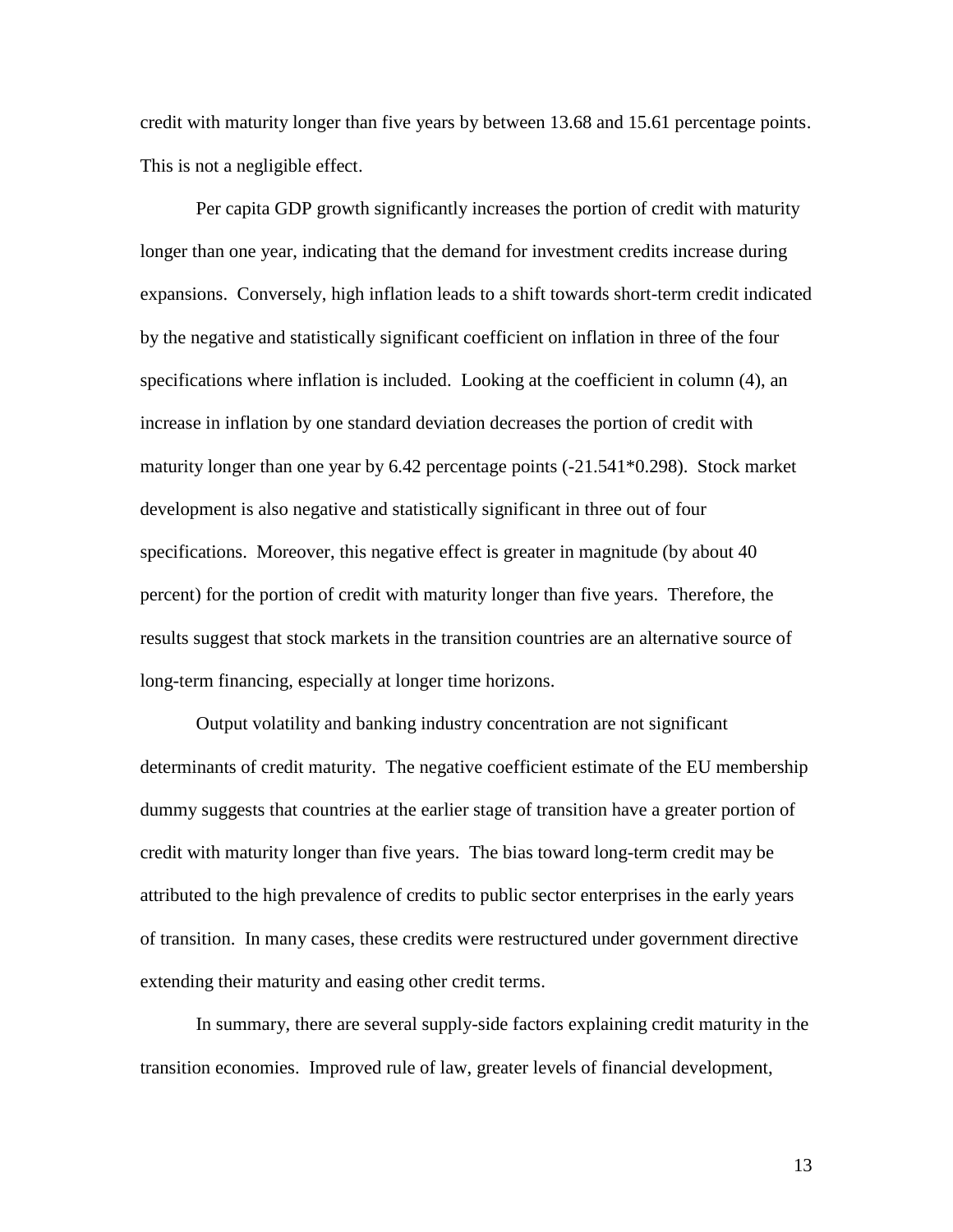bank privatization, and relatively low inflation rates have contributed to lengthening the maturity of bank credit. Demand factors have played a role too. Stock market development has reduced the demand for long-term bank financing but rapid economic growth and increasing income levels have generated strong demand for long-term credit. Overall, the results show that the changes associated with transition are contributing factors for increasing the availability of long-term finance. Countries that have advanced rapidly in terms of institutional and economic development have also enjoyed the greatest gains in terms of long-term credit use.

#### *5.1. Credit information sharing and credit maturity*

For each country in this paper, Brown, Jappelli, and Pagano (2007) collected information about the year when a public credit registry or a private credit bureau was established. In addition, the authors identify whether these institutions collect information on consumers and/or firms, positive and/or negative information, how long the information is kept, and what is the minimum amount of loans for which data are collected. We use this information to construct a quality index for both types of institutions, similar to the one in Brown, Jappelli, and Pagano (2007). If the institution is present, the index takes on a value of 1, and 0 otherwise. If the institution existed for at least six consecutive quarters, an additional point is added to the index. If information is kept on both firms and consumers, an additional point is added to the index. Similarly, an additional point is added if both positive and negative information is reported. An additional point is added if information is kept for at least two years. The final point is added if the minimum amount of a loan for which the institution collects data is below yearly per capita GDP (or if the threshold does not exist). Therefore, the quality index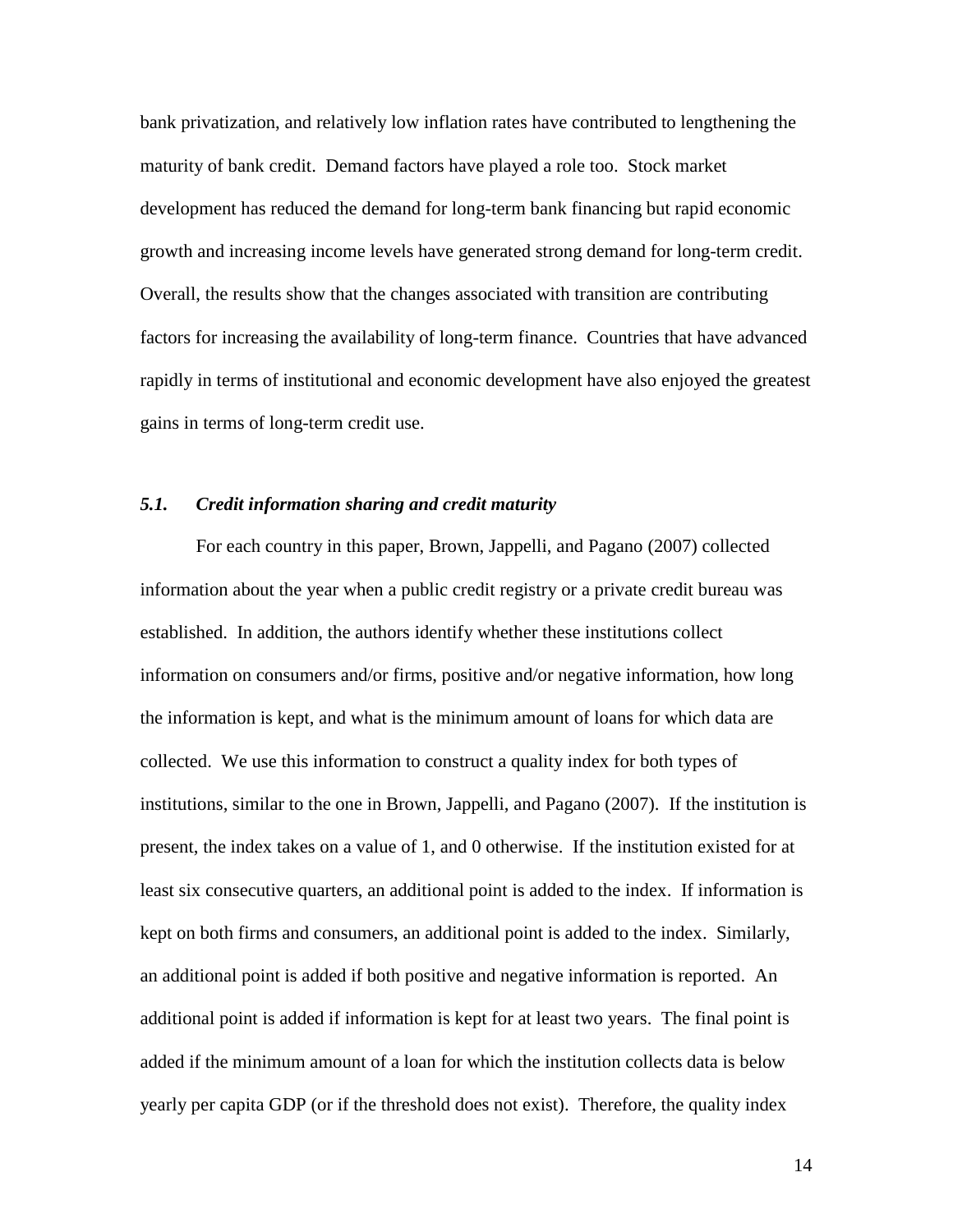for each type of institution ranges from 0 (if the institution does not exist) to 6 (if it meets all criteria listed above). The quality index for the public credit registry and the private credit bureau are added together to form an overall quality index.

Table 5 presents the results when we estimate the impact of different measures of credit information sharing on both maturity measures. The results are based on a full set of determinants, but for brevity we do not report the coefficients of the other determinants. Columns (1) and (5) correspond to the estimated coefficients from columns (4) and (8) of Table 4. The presence of credit information sharing institutions increases the portion of credit with maturity longer than one year, while it decreases the portion of credit with maturity longer than five years. When we introduce separately public and private credit institutions in columns (2) and (6), we see that the results are driven by the presence of private credit bureaus. The presence of a public credit registry does not have a significant influence on either maturity measure.

Similar results are obtained in columns (3) and (7) when we use the index of overall quality, as defined above, instead of an indicator for the existence of an institution. Greater quality of the information sharing mechanisms increases the portion of credit with maturity longer than one year, while it decreases the portion of credit with maturity longer than five years. When the overall quality index is decomposed into a quality index of public credit registries and a quality index of private credit bureaus in columns (4) and (8), we see that the results are driven by the quality of public credit registries. The quality of private credit bureaus does not have a significant influence on either measure of maturity.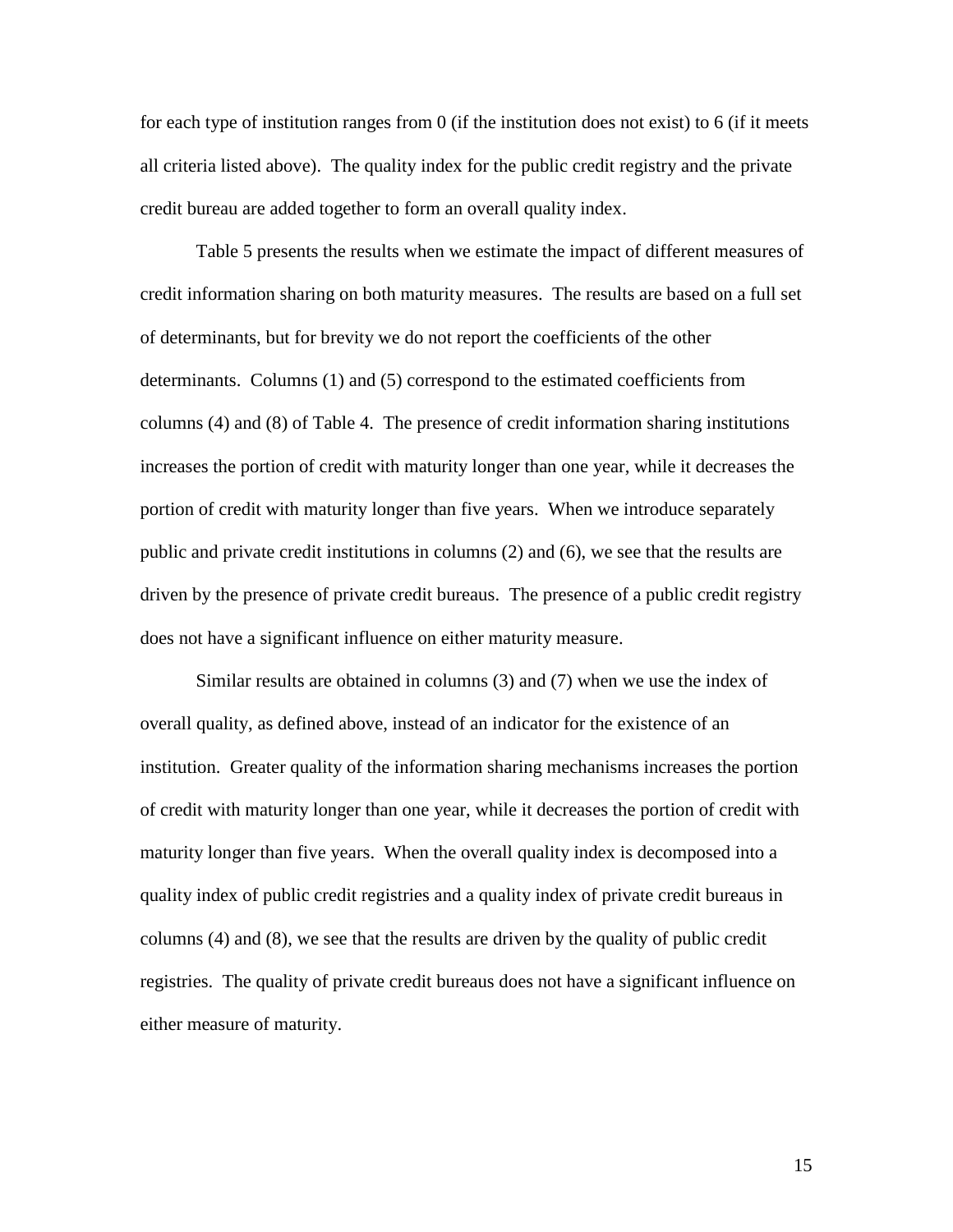In summary, the results suggest that private credit bureaus affect credit maturity; public credit registries affect credit maturity as well, but only if they have enhanced features. Yet, in either case, the effect of credit information sharing is to reduce shortterm and long-term credit and, by default, to increase the fraction of medium-term credit. This result counters our empirical hypothesis that information sharing would lengthen credit maturity across the board. One possible explanation for this finding can be found in Diamond (1991). With asymmetric information, firms have incentives to borrow short-term in order to signal the quality of their projects to lenders and to extract the benefits of good news. They also have an incentive to borrow long-term to lower liquidity risk. Therefore, the shares of short-term credit and long-term credit expand at the expanse of medium-term credit. One can argue that credit information sharing reduced information asymmetries and reverses this tendency: short-term and long-term borrowing decline while medium-term borrowing increases.

# *5.2. Institutions and credit maturity*

We introduce several additional variables to explore the effect of institutions in greater detail: 1) an index of government effectiveness measuring the quality of public services, the quality of the civil service and the degree of its independence from political pressures; 2) political stability reflecting perceptions of the likelihood that the government will be destabilized or overthrown by unconstitutional or violent means; 3) control of corruption measuring the extent to which public power is exercised for private gain; 4) regulatory power measuring the ability of the government to formulate and implement sound policies and regulations that permit and promote private sector development; and 5) an EBRD index of banking reform and interest rate liberalization.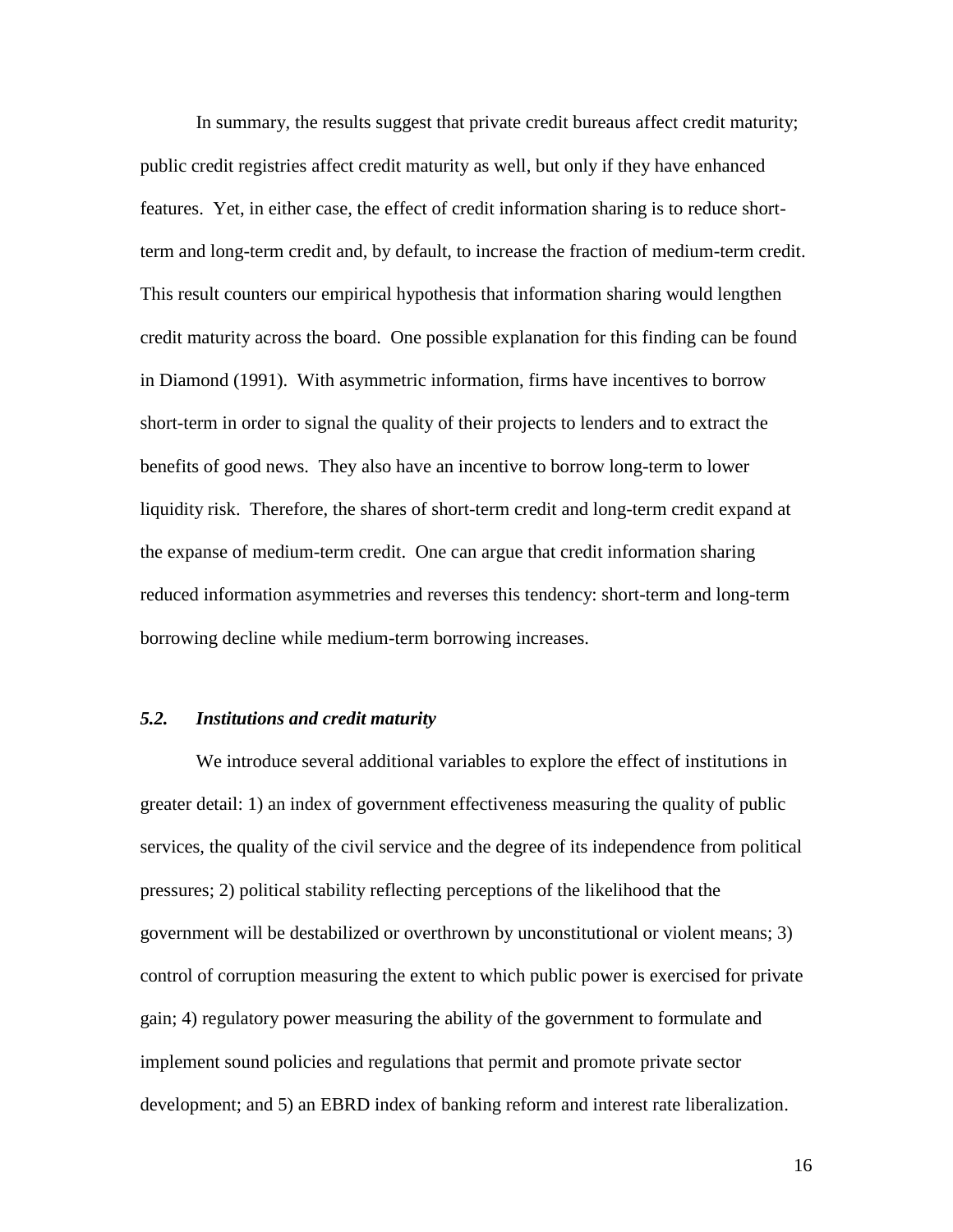The first four indexes are from Kaufmann, Kraay, and Mastruzzi (2007) and range from - 2.5 to 2.5. The EBRD index ranges from 1 to 5.

Table 6 presents the estimation results when we substitute the rule of law index with different institutional measures. The results are based on a full set of determinants, but for brevity we do not report the coefficients of other determinants. The statistically significant coefficients in almost all specifications confirm the importance of institutions and provide a few additional interesting observations. For example, political instability is only a long-term concern affecting only credit with maturity longer than five years. The remaining institutional effects work at medium and long-term horizons.

#### **6. Conclusion**

A new data set from the transition economies reveals that the maturity of bank credit to the private sector has lengthened substantially over time. Several factors contribute to this trend: the improvements in the political and institutional environment, the privatization of banks, the sustained low to moderate inflation, and the increasing levels of economic and financial development. By 2005, credit in several transition countries had maturity structure similar to that in Western Europe. Yet, credit in other transition countries remains mostly short-term.

Several factors that are not significant determinants of credit maturity are worth mentioning. The growing share of foreign owned banks has not contributed to longer credit maturity. Similarly, we find no evidence that competition in the banking system contributes to longer credit maturity. Output volatility is also not significant which brings up an interesting comparison with the effect of institutions – our results suggest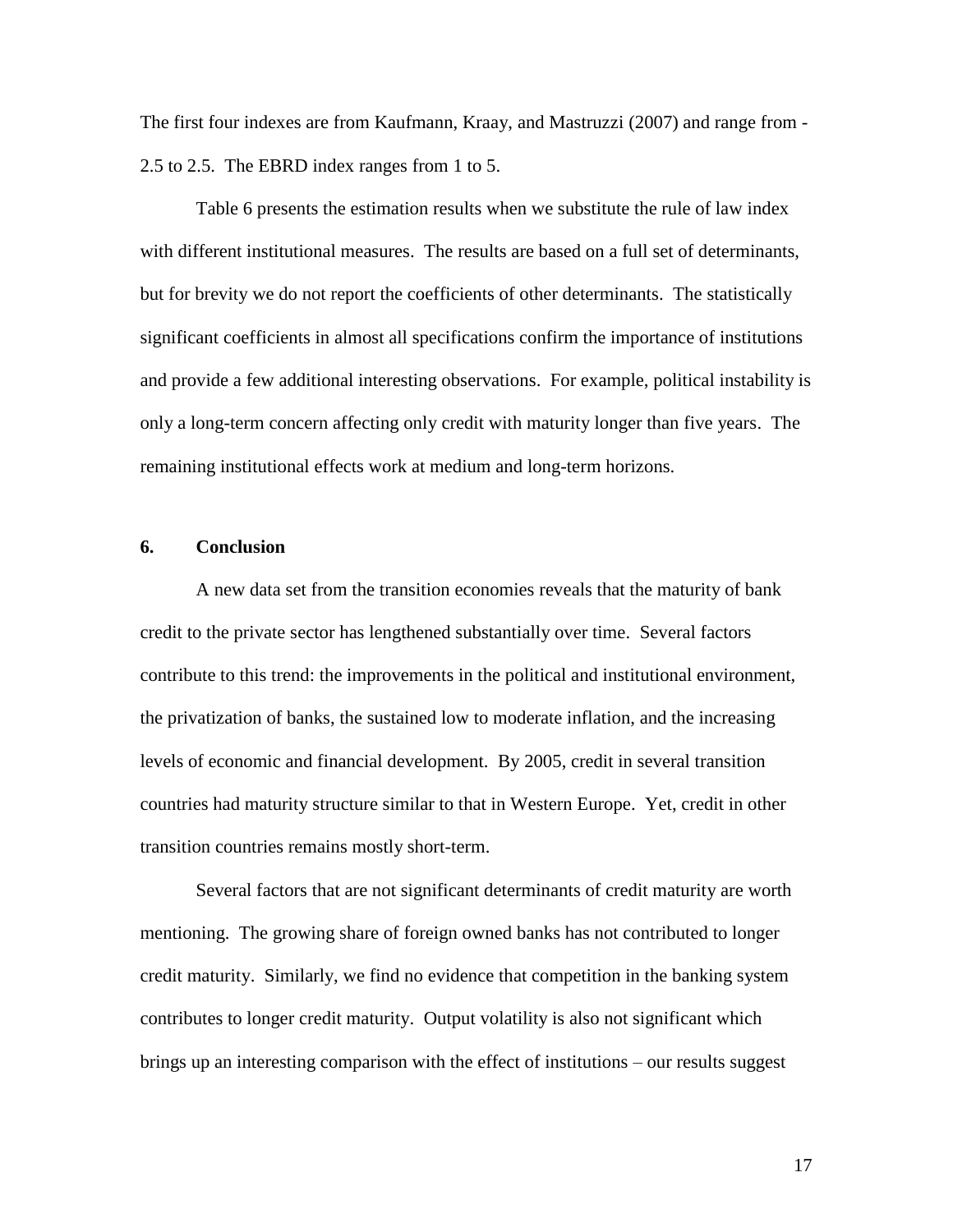that credit maturity is affected by political and institutional uncertainty more so than by economic uncertainty.

There are various ways to build on this analysis. Future research can explore in more detail the effect of banking sector competition. We use market concentration but there are other measures that can be used to investigate the role of competition in making long-term finance available. Similarly, future research can investigate the role of state owned versus private banks in broader samples. The "developmental view" argues that government banks increase the provision of long-term financing in strategic areas. Our results suggest that private banks accomplish this task more effectively. Whether this result holds in broader samples has important implications for the desirability of government development banks. Similarly, whether competition matters for long-term finance has important implications for banking policy and regulations.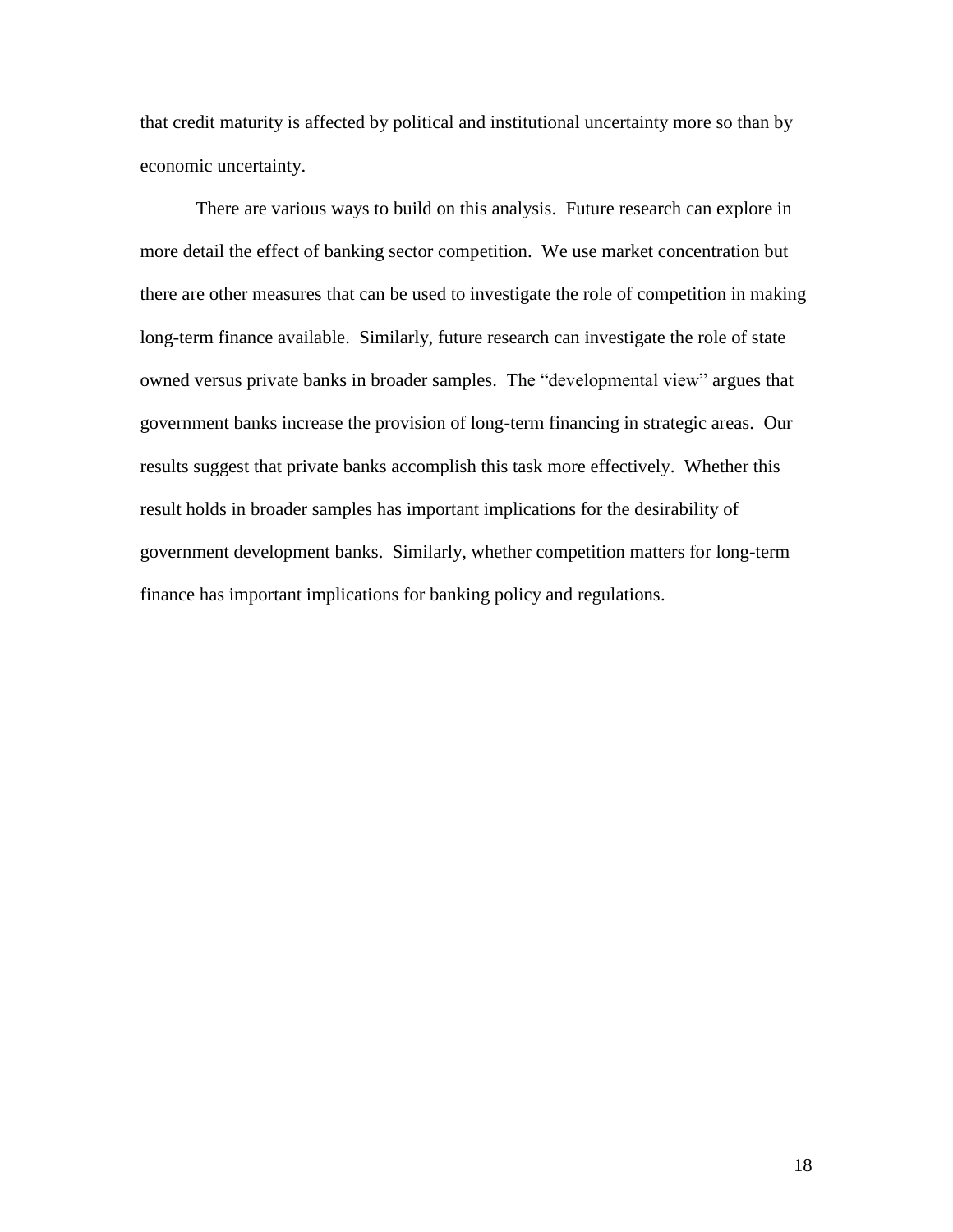#### **References**

- Beck, T., Demirgüç-Kunt, A., and Levine, R., 2000. A new database on financial development and structure. World Bank Economic Review 14**,** 597-605.
- Bencivenga, V. R., and Smith, B. D., 1991. Financial intermediation and endogenous growth. Review of Economic Studies 58**,** 195-209.
- Berglof, E., and Bolton, P., 2002. The great divide and beyond: Financial architecture in transition. Journal of Economic Perspectives 16**,** 77-100.
- Böhm-Bawerk, E. v., 1891. Positive theory of capital. Macmillan, London.
- Boyd, J. H., Levine, R., and Smith, B. D., 2001. The impact of inflation on financial sector performance. Journal of Monetary Economics 47**,** 221-248.
- Brown, M., Jappelli, T., and Pagano, M., 2007. Information sharing and credit: Firmlevel evidence from transition countries. C.E.P.R. Discussion Papers, CEPR Discussion Papers: 6313.
- Cameron, R. E., 1967. Banking in the early stages of industrialization; a study in comparative economic history. Oxford University Press, New York.
- de Haas, R., and van Lelyveld, I., 2006. Foreign banks and credit stability in central and eastern Europe: A panel data analysis. Journal of Banking and Finance 30**,** 1927- 1952.
- Demirgüç-Kunt, A., and Maksimovic, V., 1999. Institutions, financial markets, and firm debt maturity. Journal of Financial Economics 54**,** 295-336.
- Diamond, D. W., 1984. Financial intermediation and delegated monitoring. Review of Economic Studies 51**,** 393-414.
- Diamond, D. W., 1991. Debt maturity structure and liquidity risk. The Quarterly Journal of Economics 106**,** 709-737.
- Diamond, D. W., 1993. Seniority and maturity of debt contracts. Journal of Financial Economics 33**,** 341-368.
- Diamond, D. W., 1997. Liquidity, banks, and markets. Journal of Political Economy 105**,** 928-956.
- Diamond, D. W., 2004. Presidential address, committing to commit: Short-term debt when enforcement is costly. Journal of Finance 59**,** 1447-1479.
- Eller, M., Haiss, P., and Steiner, K., 2005. Foreign direct investment in the financial sector: The engine of growth for central and eastern Europe? EUROPAINSTITUT, Vienna.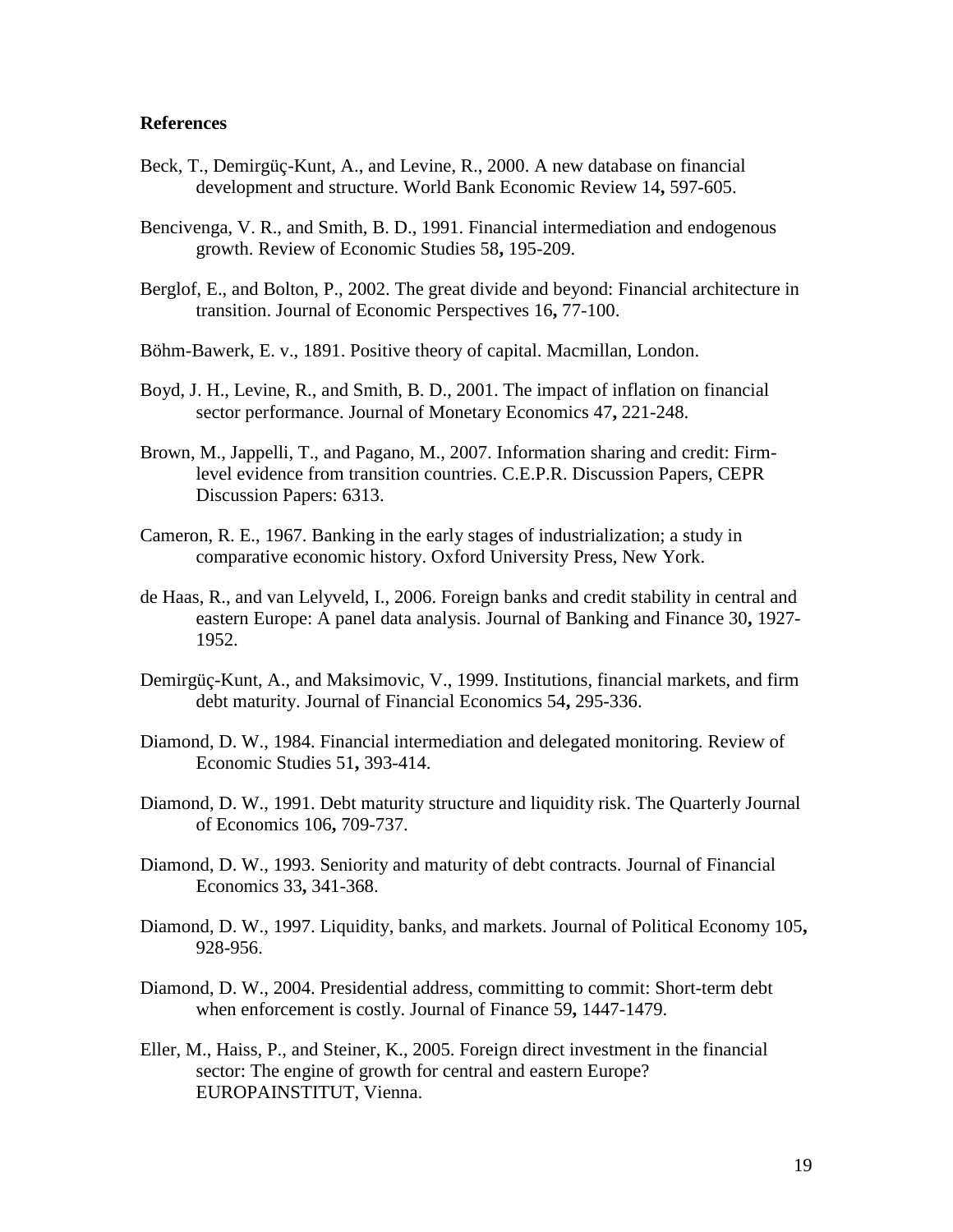- Fink, G., Haiss, P., and Mantler, H. C., 2005. The finance-growth nexus: Market economies vs. Transition countries. EUROPAINSTITUT, Vienna.
- Fink, G., Haiss, P., and Vukšić, G., 2004. Changing importance of financial sectors for growth from transition to cohesion and European integration. EUROPAINSTITUT, Vienna.
- Giannetti, M., 2003. Do better institutions mitigate agency problems? Evidence from corporate finance choices. Journal of Financial and Quantitative Analysis 38**,** 185- 212.
- Grossman, S. J., 1976. On the efficiency of competitive stock markets where trades have diverse information. Journal of Finance 31**,** 573-585.
- Grossman, S. J., and Stiglitz, J. E., 1980. On the impossibility of informationally efficient markets. American Economic Review 70**,** 393-408.
- Hausman, J. A., and Taylor, W. E., 1981. Panel data and unobservable individual effects. Econometrica 49**,** 1377-1398.
- Kaufmann, D., Kraay, A., and Mastruzzi, M., 2007. Governance matters VI: Aggregate and individual governance indicators for 1996-2006. The World Bank, Policy Research Working Paper Series: 4280.
- Kydland, F. E., and Prescott, E. C., 1982. Time to build and aggregate fluctuations. Econometrica 50**,** 1345-1370.
- La Porta, R., López-de-Silanes, F., and Shleifer, A., 2002. Government ownership of banks. Journal of Finance 57**,** 265-301.
- Mayer, C., 1988. New issues in corporate finance. European Economic Review 32**,** 1167- 1183.
- Mayer, C., and Hubbard, R. G., 1990. Financial systems, corporate finance, and economic development, Asymmetric information, corporate finance, and investment. University of Chicago Press, Chicago and London, pp. 307-332.
- Morris, J. R., 1976. On corporate debt maturity strategies. Journal of Finance 31**,** 29-37.
- Naaborg, I., Scholtens, B., Haan, J. D., Bol, H., and Haas, R. D., 2003. How important are foreign banks in the financial development of European transition countries?, CESifo Working Paper. CESifo.
- Pagano, M., 1993. Financial markets and growth: An overview. European Economic Review 37**,** 613-622.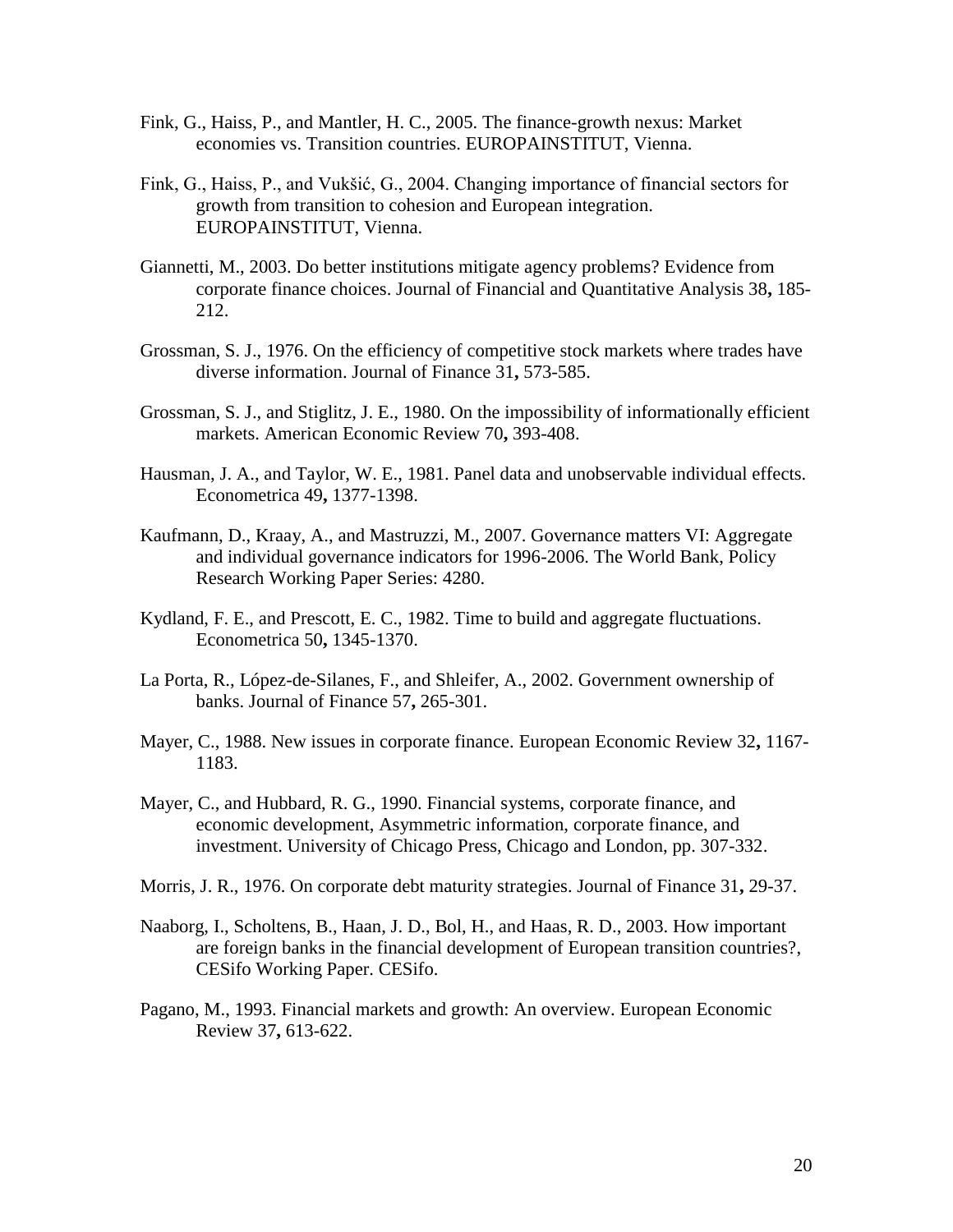- Papke, L. E., and Wooldridge, J. M., 1996. Econometric methods for fractional response variables with an application to 401(k) plan participation rates. Journal of Applied Econometrics 11**,** 619-632.
- Petersen, M. A., and Rajan, R. G., 1995. The effect of credit market competition on lending relationships. Quarterly Journal of Economics 110**,** 407-443.
- Qian, J., and Strahan, P. E., 2007. How laws and institutions shape financial contracts: The case of bank loans. Journal of Finance 62**,** 2803-2834.
- Rajan, R. G., 1992. Insiders and outsiders: The choice between informed and arm'slength debt. Journal of Finance 47**,** 1367-1400.
- Ravid, S. A., 1996. Debt maturity--a survey. Financial Markets, Institutions and Instruments 5**,** 1-69.
- Rodrik, D., and Velasco, A., 1999. Short-term capital flows. National Bureau of Economic Research, Inc, NBER Working Papers: 7364.
- Rousseau, P. L., and Wachtel, P., 2002. Inflation thresholds and the finance-growth nexus. Journal of International Money and Finance 21**,** 777-793.
- Smith, C. W., Jr., and Watts, R. L., 1992. The investment opportunity set and corporate financing, dividend, and compensation policies. Journal of Financial Economics 32**,** 263-292.
- Stohs, M. H., and Mauer, D. C., 1996. The determinants of corporate debt maturity structure. Journal of Business 69**,** 279-312.
- Tasić, N., and Valev, N. T., 2008. The maturity structure of bank credit: Determinants and effects on economic growth, Andrew Young School of Policy Studies Research Paper Series no. 08-12.
- Valev, N. T., 2007. Uncertainty and international debt maturity. Journal of International Financial Markets, Institutions and Money 17**,** 372-386.
- Zhang, C., and Sorge, M., 2007. Credit information quality and corporate debt maturity: Theory and evidence. The World Bank, Policy Research Working Paper Series: 4239.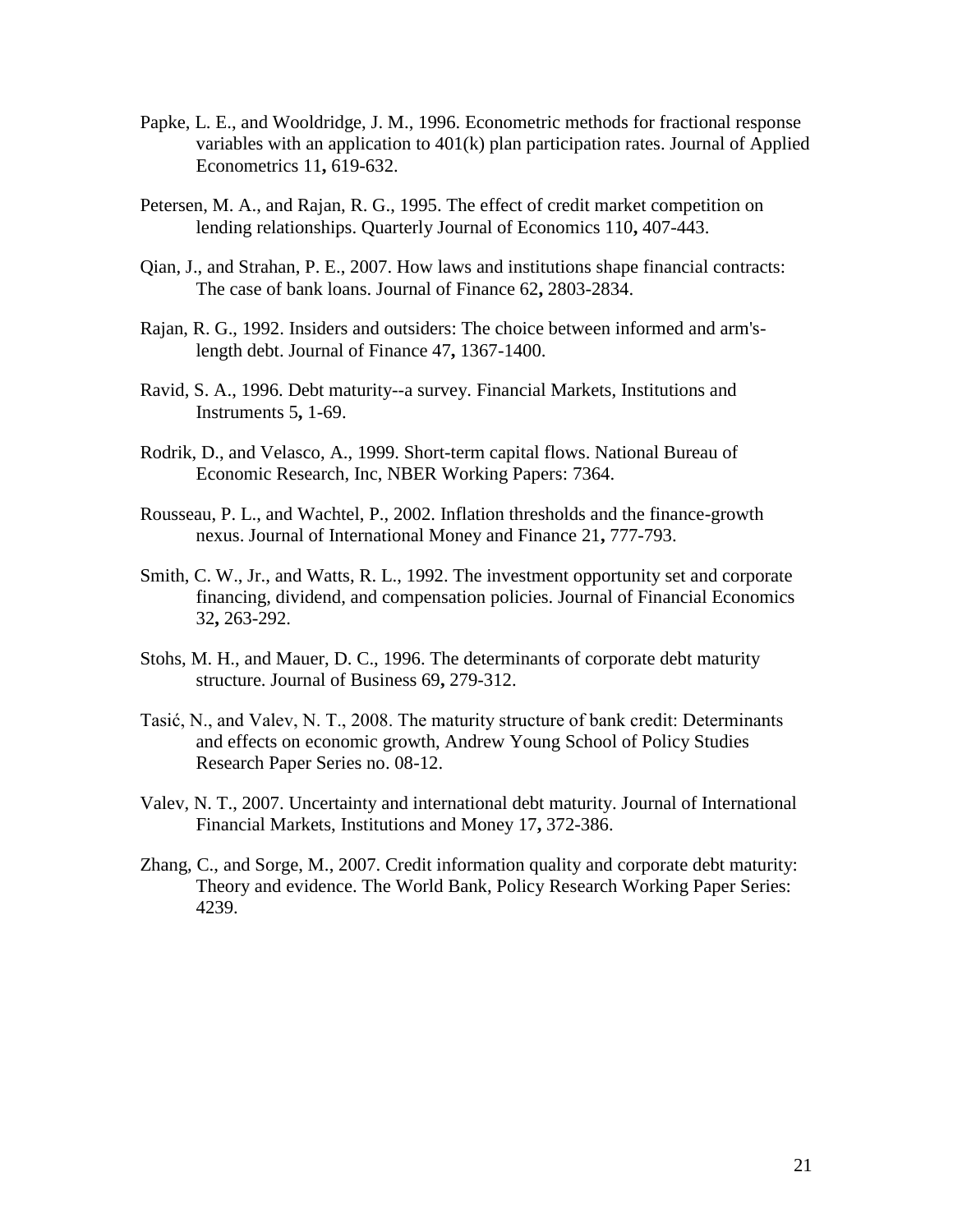# **Appendix. Additional Estimation Results**

|                               | Percentage of Credit with Maturity |                    |           | Percentage of Credit with Maturity |                     |           |  |
|-------------------------------|------------------------------------|--------------------|-----------|------------------------------------|---------------------|-----------|--|
|                               |                                    | Longer than 1 year |           |                                    | Longer than 5 years |           |  |
|                               | Fixed                              |                    | Hausman-  | Fixed                              |                     | Hausman-  |  |
|                               | Effects                            | <b>GLS</b>         | Taylor    | Effects                            | <b>GLS</b>          | Taylor    |  |
| Rule of Law                   | 8.663                              | 13.757             | 8.905     | 10.508                             | 16.573              | 10.744    |  |
|                               | (0.015)                            | (0.000)            | (0.009)   | (0.009)                            | (0.000)             | (0.004)   |  |
| Inflation                     | $-20.679$                          | $-53.893$          | $-21.541$ | $-15.085$                          | $-18.562$           | $-14.898$ |  |
|                               | (0.061)                            | (0.000)            | (0.000)   | (0.066)                            | (0.086)             | (0.048)   |  |
| Previous Year GDP             | 1.213                              | 1.535              | 1.236     | $-0.080$                           | 0.786               | $-0.052$  |  |
| Growth                        | (0.000)                            | (0.000)            | (0.000)   | (0.429)                            | (0.000)             | (0.692)   |  |
| Credit                        | 3.312                              | 9.605              | 3.764     | 2.572                              | 7.423               | 3.208     |  |
|                               | (0.039)                            | (0.000)            | (0.005)   | (0.135)                            | (0.000)             | (0.021)   |  |
| Per Capita GDP                | 2.690                              | $-1.412$           | 2.122     | 16.551                             | 3.496               | 15.609    |  |
|                               | (0.045)                            | (0.001)            | (0.036)   | (0.000)                            | (0.000)             | (0.000)   |  |
| <b>Credit Information</b>     | 2.536                              | $-0.128$           | 2.642     | $-3.030$                           | 5.513               | $-2.597$  |  |
| Sharing                       | (0.010)                            | (0.907)            | (0.024)   | (0.004)                            | (0.000)             | (0.019)   |  |
| <b>Banking Industry</b>       | $-4.134$                           | 4.680              | $-3.587$  | 1.870                              | 6.347               | 2.386     |  |
| Concentration                 | (0.259)                            | (0.153)            | (0.309)   | (0.535)                            | (0.073)             | (0.439)   |  |
| <b>Stock Market</b>           | $-5.823$                           | $-21.639$          | $-6.257$  | $-8.744$                           | $-1.646$            | $-8.758$  |  |
| Turnover                      | (0.009)                            | (0.000)            | (0.042)   | (0.007)                            | (0.767)             | (0.009)   |  |
| <b>Output Volatility</b>      | 0.119                              | 1.258              | 0.170     | $-0.032$                           | $-0.029$            | $-0.059$  |  |
|                               | (0.682)                            | (0.001)            | (0.537)   | (0.918)                            | (0.950)             | (0.861)   |  |
| <b>State Banks' Asset</b>     | $-0.254$                           | $-0.404$           | $-0.264$  | $-0.109$                           | $-0.095$            | $-0.113$  |  |
| Share                         | (0.000)                            | (0.000)            | (0.000)   | (0.014)                            | (0.023)             | (0.007)   |  |
| Foreign Banks' Asset          | $-0.036$                           | $-0.087$           | $-0.034$  | $-0.030$                           | 0.002               | $-0.025$  |  |
| Share                         | (0.095)                            | (0.001)            | (0.129)   | (0.174)                            | (0.951)             | (0.242)   |  |
| <b>EU</b> Member              |                                    | $-5.148$           | $-11.792$ |                                    | $-5.722$            | $-30.835$ |  |
|                               |                                    | (0.180)            | (0.404)   |                                    | (0.123)             | (0.000)   |  |
| Constant                      | 47.115                             | 63.263             | 57.806    | $-33.942$                          |                     |           |  |
|                               | (0.000)                            | (0.000)            | (0.000)   | (0.000)                            |                     |           |  |
| Hausman test: $\chi^2$ (d.f.) |                                    | 8.99(11)           | 1.05(11)  |                                    | 201.14(11)          | 0.37(11)  |  |
| $p$ -value                    |                                    | 0.6232             | 0.827     |                                    | 0.000               | 1.000     |  |
| Observations                  | 317                                | 317                | 317       | 211                                | 211                 | 211       |  |
| Countries                     | 11                                 | 11                 | 11        | 9                                  | 9                   | 9         |  |

Table A1: Additional Estimators

Notes: See Table 1 for variable definitions. *P*-values are reported in parentheses below coefficients. In the Hausman-Taylor estimation Credit is endogenous. The Hausman test has a null hypothesis that the explanatory variables are not correlated with the country-specific randomeffects. Per Capita GDP is in thousands of USD.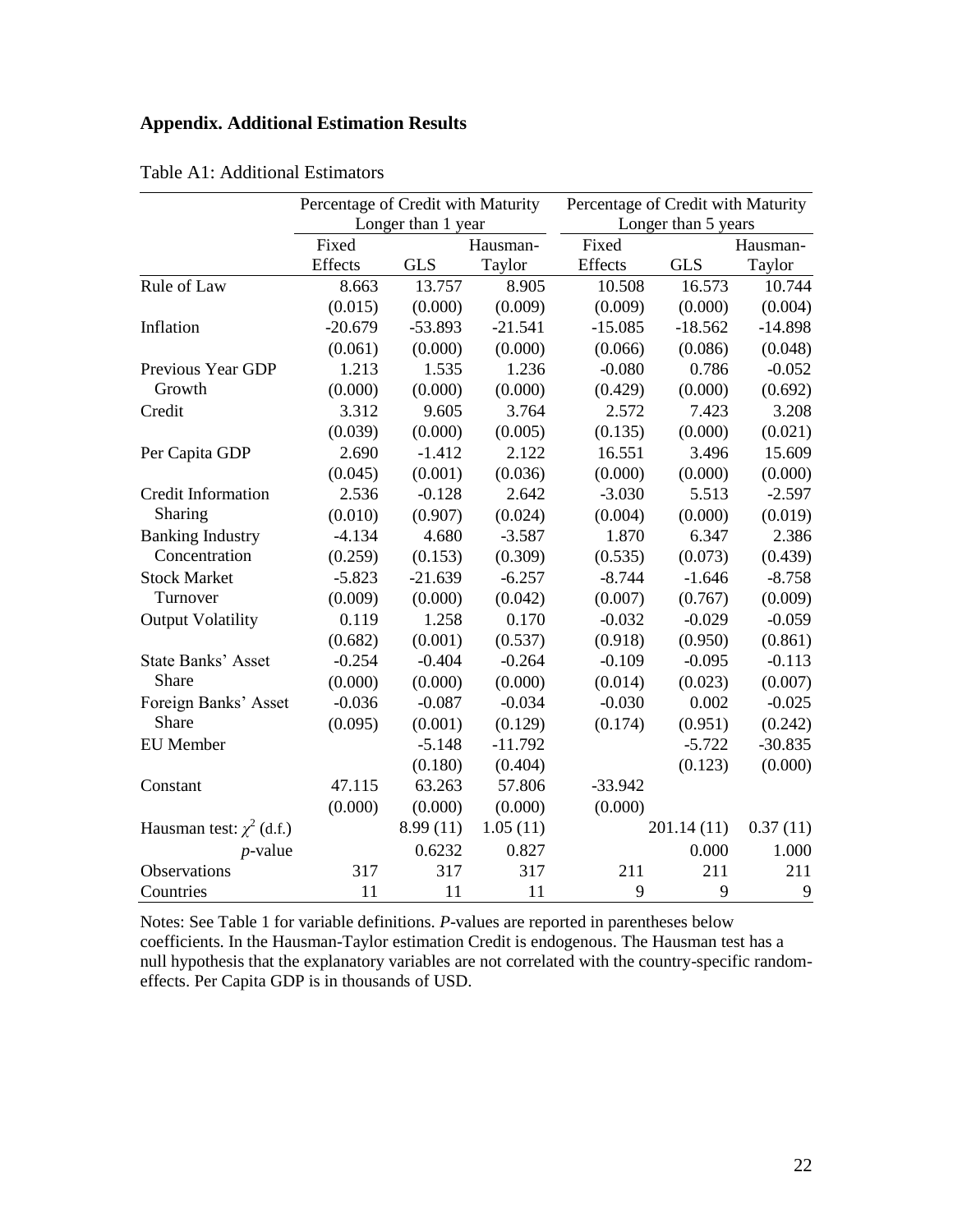|                               |          | Percentage of Credit with Maturity |          | Percentage of Credit with Maturity |                        |           |  |  |
|-------------------------------|----------|------------------------------------|----------|------------------------------------|------------------------|-----------|--|--|
|                               |          | of 1 year or Less                  |          |                                    | from 1 year to 5 years |           |  |  |
|                               | Fixed    |                                    | Hausman- | Fixed                              |                        | Hausman-  |  |  |
|                               | Effects  | <b>GLS</b>                         | Taylor   | Effects                            | <b>GLS</b>             | Taylor    |  |  |
| Rule of Law                   | $-8.663$ | $-13.757$                          | $-8.905$ | $-10.568$                          | 5.235                  | $-10.348$ |  |  |
|                               | (0.015)  | (0.000)                            | (0.009)  | (0.000)                            | (0.028)                | (0.002)   |  |  |
| Inflation                     | 20.679   | 53.893                             | 21.541   | $-51.884$                          | $-95.924$              | $-52.583$ |  |  |
|                               | (0.061)  | (0.000)                            | (0.000)  | (0.000)                            | (0.000)                | (0.000)   |  |  |
| Previous Year GDP             | $-1.213$ | $-1.535$                           | $-1.236$ | 0.406                              | 0.319                  | 0.384     |  |  |
| Growth                        | (0.000)  | (0.000)                            | (0.000)  | (0.001)                            | (0.026)                | (0.001)   |  |  |
| Credit                        | $-3.312$ | $-9.605$                           | $-3.764$ | $-2.215$                           | $-2.533$               | $-2.836$  |  |  |
|                               | (0.039)  | (0.000)                            | (0.005)  | (0.066)                            | (0.000)                | (0.015)   |  |  |
| Per Capita GDP                | $-2.690$ | 1.412                              | $-2.122$ | $-7.475$                           | $-5.906$               | $-6.640$  |  |  |
|                               | (0.045)  | (0.001)                            | (0.036)  | (0.000)                            | (0.000)                | (0.000)   |  |  |
| Credit Information            | $-2.536$ | 0.128                              | $-2.642$ | 3.696                              | $-2.984$               | 3.238     |  |  |
| Sharing                       | (0.010)  | (0.907)                            | (0.024)  | (0.000)                            | (0.001)                | (0.001)   |  |  |
| <b>Banking Industry</b>       | 4.134    | $-4.680$                           | 3.587    | $-2.064$                           | $-4.137$               | $-2.491$  |  |  |
| Concentration                 | (0.259)  | (0.153)                            | (0.309)  | (0.376)                            | (0.117)                | (0.349)   |  |  |
| <b>Stock Market</b>           | 5.823    | 21.639                             | 6.257    | 2.624                              | 5.414                  | 2.733     |  |  |
| Turnover                      | (0.009)  | (0.000)                            | (0.042)  | (0.322)                            | (0.201)                | (0.346)   |  |  |
| <b>Output Volatility</b>      | $-0.119$ | $-1.258$                           | $-0.170$ | 0.407                              | 2.202                  | 0.457     |  |  |
|                               | (0.682)  | (0.001)                            | (0.537)  | (0.218)                            | (0.000)                | (0.118)   |  |  |
| <b>State Banks' Asset</b>     | 0.254    | 0.404                              | 0.264    | $-0.158$                           | $-0.391$               | $-0.158$  |  |  |
| <b>Share</b>                  | (0.000)  | (0.000)                            | (0.000)  | (0.000)                            | (0.000)                | (0.000)   |  |  |
| Foreign Banks' Asset          | 0.036    | 0.087                              | 0.034    | $-0.117$                           | $-0.241$               | $-0.124$  |  |  |
| Share                         | (0.095)  | (0.001)                            | (0.129)  | (0.000)                            | (0.000)                | (0.000)   |  |  |
| <b>EU</b> Member              |          | 5.148                              | 11.792   |                                    | 84.248                 | 74.932    |  |  |
|                               |          | (0.180)                            | (0.404)  |                                    | (0.000)                | (0.000)   |  |  |
| Constant                      | 52.885   | 36.737                             | 42.194   | 79.467                             |                        |           |  |  |
|                               | (0.000)  | (0.000)                            | (0.002)  | (0.000)                            |                        |           |  |  |
| Hausman test: $\chi^2$ (d.f.) |          | 537.00 (9)                         | 5.10(6)  |                                    | 118.12(8)              | 3.95(7)   |  |  |
| $p$ -value                    |          | 0.000                              | 0.5316   |                                    | 0.000                  | 0.785     |  |  |
| Observations                  | 317      | 317                                | 317      | 211                                | 211                    | 211       |  |  |
| Countries                     | 11       | 11                                 | 11       | 9                                  | 9                      | 9         |  |  |

Table A2: Alternative Measures of Credit Maturity

Notes: See Table 7 for variable definitions. *P*-values are reported in parentheses below coefficients. In the Hausman-Taylor estimation Credit is endogenous. The Hausman test has a null hypothesis that the explanatory variables are not correlated with the country-specific randomeffects. Per Capita GDP is in thousands of USD.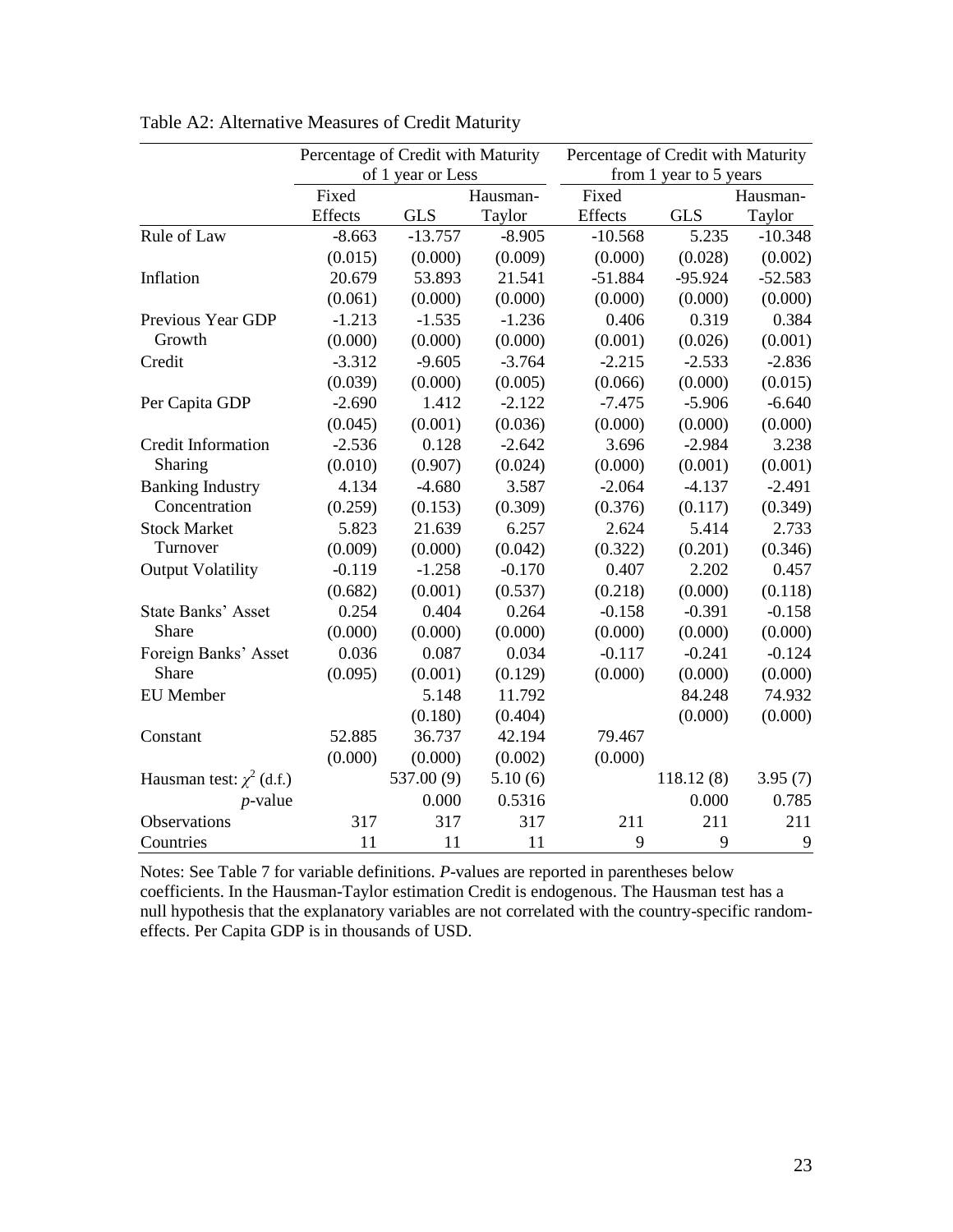| Variable                                                            | Definition                                                                                                                                                             | Sources                                                                                                    |
|---------------------------------------------------------------------|------------------------------------------------------------------------------------------------------------------------------------------------------------------------|------------------------------------------------------------------------------------------------------------|
| Credit / GDP                                                        | Credit by deposit money banks and other<br>financial institutions to the private<br>sector divided by quarterly GDP.                                                   |                                                                                                            |
| Percent of Credit with<br>Maturity Longer than<br>One Year          | Credit with original contractual maturity<br>longer than one year divided by total<br>credit.                                                                          | Central bank of the<br>corresponding country.<br>Consulted were the official<br>publications and websites. |
| Percent of Credit with<br>Maturity Longer than<br><b>Five Years</b> | Credit with original contractual maturity<br>longer than five years divided by total<br>credit.                                                                        |                                                                                                            |
| Real Per Capita GDP<br>Growth                                       | Percent increase in real per capita GDP<br>during the previous year.                                                                                                   | The official statistical<br>institute or the central bank                                                  |
| Per Capita GDP                                                      | Real per capita GDP in US dollars at the<br>beginning of a year.                                                                                                       | of the corresponding<br>country. Data were cross<br>checked with IMF's IFS,                                |
| Inflation                                                           | Percent increase in the CPI from the<br>previous quarter.                                                                                                              | Eurostat, and OECD's<br>quarterly national accounts.                                                       |
| Rule of Law                                                         | Index that measures "the extent to which<br>agents have confidence in and abide by<br>the rules of society, and in particular the<br>quality of contract enforcement." | Kaufmann, Kraay, and<br>Mastruzzi (2007).                                                                  |
| <b>Banking Industry</b><br>Concentration                            | The assets of the three largest banks as a<br>share of the assets of all commercial<br>banks.                                                                          | Beck, Demirgüç-Kunt, and<br>Levine (2000).                                                                 |
| <b>Credit Information</b><br>Sharing                                | Dummy taking 1 if public credit registry<br>or private credit bureau operates in a<br>country during a year, 0 otherwise.                                              | Author constructed from<br>Brown, Japelli, and Pagano<br>(2007).                                           |
| <b>State Banks' Asset</b><br>Share                                  | Share of majority state-owned banks'<br>assets in total bank sector assets.                                                                                            | <b>EBRD</b> "Structural change                                                                             |
| Foreign Banks' Asset<br>Share                                       | Share of total bank sector assets in banks<br>with foreign ownership exceeding 50<br>percent.                                                                          | indicators."                                                                                               |
|                                                                     | Stock Market Turnover Stock Market volume traded during a<br>quarter divided by quarterly GDP.                                                                         | Official stock exchange of<br>corresponding country.                                                       |
| <b>Output Volatility</b>                                            | Root mean squared errors from $y_t = \alpha +$<br>$\varepsilon_t$ , using data from the preceding 10<br>quarters, where y is Real GDP growth.                          | Author constructed from data<br>on Real GDP growth.                                                        |

Table 1: Variable Definitions and Sources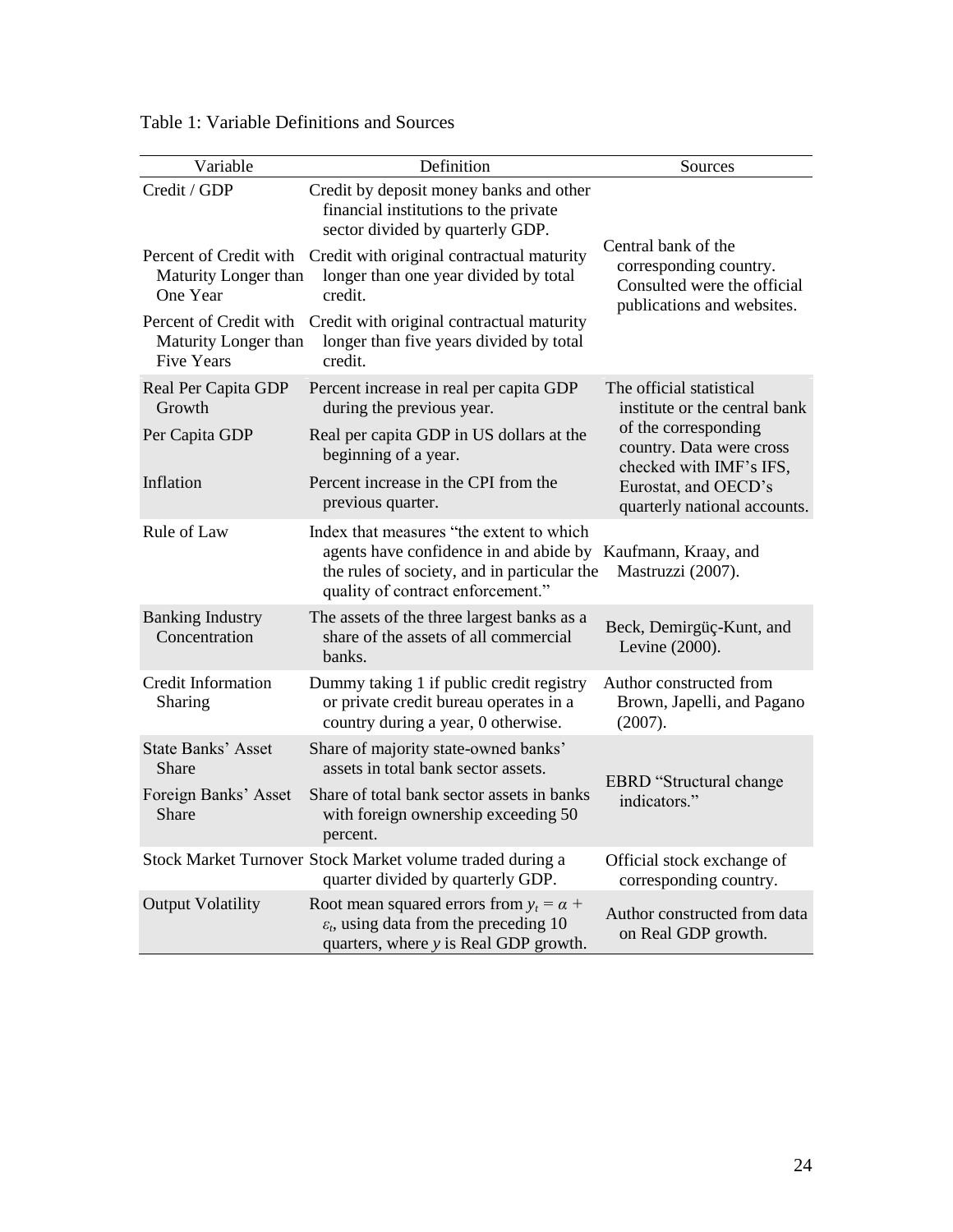|                     | Coverage                                         |             |                                                 |         |         |
|---------------------|--------------------------------------------------|-------------|-------------------------------------------------|---------|---------|
| Country             | Credit as<br>Share of<br>Quarterly<br><b>GDP</b> | over 1 year | Percent of Credit with Maturity<br>over 5 years | From    | To      |
| Albania             | 9.32                                             | 52.03       | 17.42                                           | Q3/2003 | Q1/2006 |
| Bulgaria            | 124.48                                           | 62.95       | 20.96                                           | Q4/1999 | Q1/2007 |
| Czech Republic      | 195.96                                           | 64.46       | 39.64                                           | Q1/1993 | Q1/2007 |
| Estonia             | 151.02                                           | 80.93       | 42.79                                           | Q1/1994 | Q1/2007 |
| Hungary             | 85.73                                            | 52.60       | 34.40                                           | Q4/1995 | Q1/2007 |
| Latvia              | 105.13                                           | 62.80       | 22.30                                           | Q4/1992 | Q1/2007 |
| Lithuania           | 71.53                                            | 60.66       | 53.55                                           | Q1/1995 | Q4/2004 |
| Macedonia, FYR      | 65.81                                            | 52.87       |                                                 | Q4/2000 | Q4/2006 |
| Poland              | 101.12                                           | 63.28       | 34.80                                           | Q4/1996 | Q1/2007 |
| Romania             | 57.61                                            | 44.41       | 15.41                                           | Q4/1997 | Q1/2007 |
| Serbia, Republic of | 100.80                                           | 56.09       |                                                 | Q1/1999 | Q1/2007 |
| Slovak Republic     | 210.14                                           | 41.49       | 25.52                                           | Q4/2002 | Q2/2007 |
| Slovenia            | 120.37                                           | 59.83       |                                                 | Q1/1992 | Q1/2006 |
| Ukraine             | 89.23                                            | 39.73       |                                                 | Q4/1996 | Q2/2007 |
| Sample              | 112.32                                           | 59.02       | 31.59                                           |         |         |

| Table 2: Bank Credit and Bank Credit Maturity by Country |
|----------------------------------------------------------|
|----------------------------------------------------------|

Notes: For variable definitions, please see Table 1.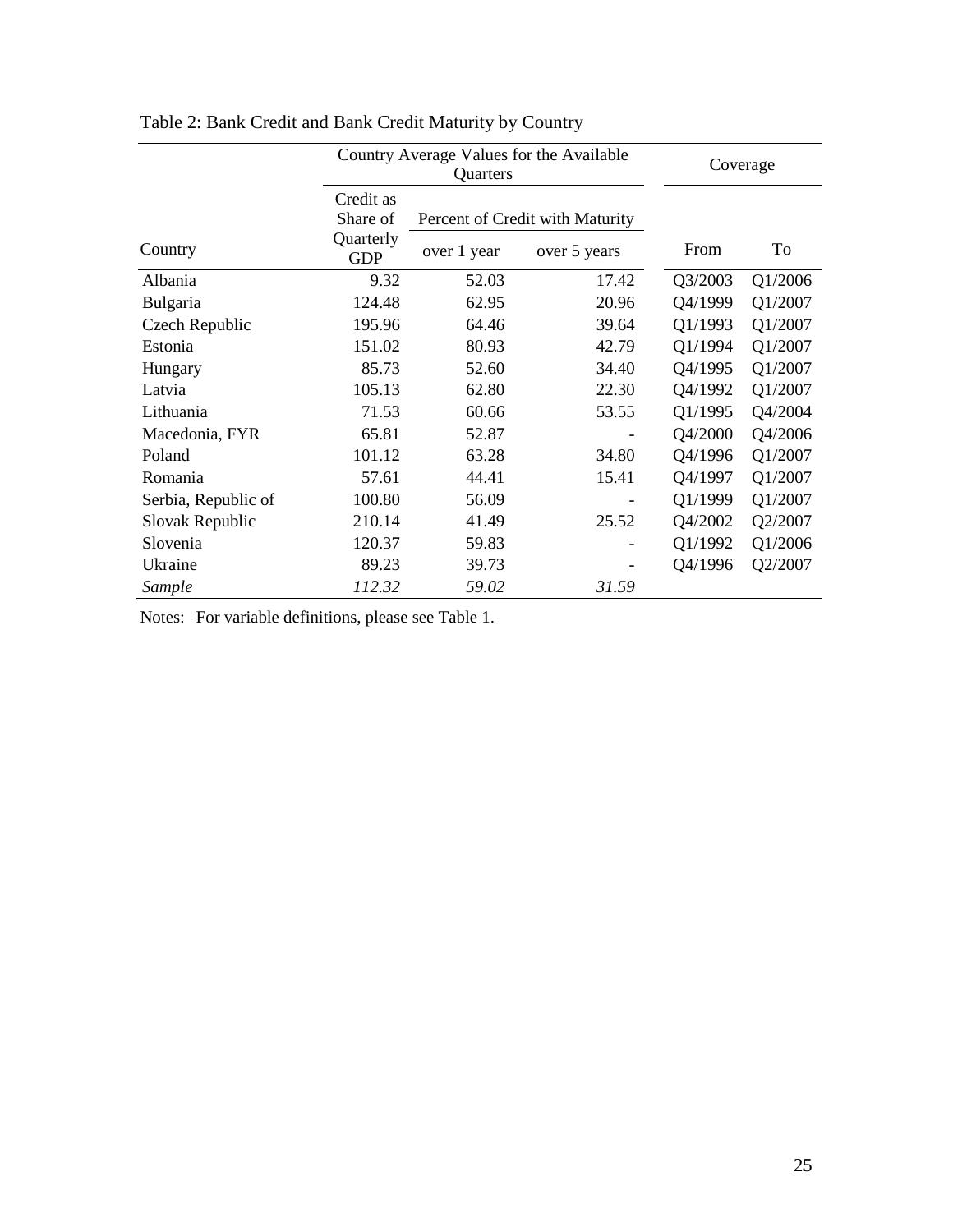Table 3: Summary Statistics

|                                 |            | Credit w/  | Credit w/  | Real       |            |          |                  |                  | <b>State</b>     | Foreign          |                |                            |                |
|---------------------------------|------------|------------|------------|------------|------------|----------|------------------|------------------|------------------|------------------|----------------|----------------------------|----------------|
|                                 |            | Maturity   | Maturity   | Per cap.   | Per        |          |                  | Credit           | Banks'           | Banks'           | <b>Banking</b> |                            | <b>Stock</b>   |
|                                 | Credit /   | over 1     | over 5     | <b>GDP</b> | Capita     | Rule     |                  | Info.            | Asset            | Asset            | Industry       | Output                     | Market         |
|                                 | <b>GDP</b> | $year(\%)$ | $years$ %) | Growth     | <b>GDP</b> |          | of Law Inflation | Sharing          | Share            | Share            | Conc.          | <b>Volatility Turnover</b> |                |
| Panel A: Descriptive Statistics |            |            |            |            |            |          |                  |                  |                  |                  |                |                            |                |
| Mean                            | 112.32     | 59.02      | 31.59      | 3.92       | 3,903      | 0.18     | 13.75            | 0.69             | 22.16            | 50.45            | 0.71           | 2.66                       | 0.10           |
| Minimum                         | 6.14       | 4.12       | 1.04       | $-31.34$   | 590        | $-1.14$  | $-1.65$          | $\boldsymbol{0}$ | $\boldsymbol{0}$ | $\boldsymbol{0}$ | 0.36           | 0.44                       | $\overline{0}$ |
| Maximum                         | 371.55     | 92.95      | 69.50      | 37.13      | 11,382     | 1        | 331.09           | 1                | 90.90            | 99.40            | 1              | 13.09                      | 0.89           |
| Std. Dev.                       | 66.46      | 17.22      | 17.10      | 5.71       | 2,323      | 0.58     | 29.82            | 0.46             | 22.96            | 31.16            | 0.18           | 2.19                       | 0.14           |
| <b>Panel B: Correlations</b>    |            |            |            |            |            |          |                  |                  |                  |                  |                |                            |                |
| Credit / GDP                    | 1.00       |            |            |            |            |          |                  |                  |                  |                  |                |                            |                |
| Maturity over 1<br>year $(\%)$  | $0.47*$    | 1.00       |            |            |            |          |                  |                  |                  |                  |                |                            |                |
| Maturity over 5<br>years $(\%)$ | $0.66*$    | $0.81*$    | 1.00       |            |            |          |                  |                  |                  |                  |                |                            |                |
| Growth                          | $0.17*$    | $0.42*$    | $0.40*$    | 1.00       |            |          |                  |                  |                  |                  |                |                            |                |
| Per Capita GDP                  | $0.43*$    | $0.33*$    | $0.75*$    | 0.00       | 1.00       |          |                  |                  |                  |                  |                |                            |                |
| Rule of Law                     | $0.48*$    | $0.46*$    | $0.72*$    | 0.07       | $0.82*$    | 1.00     |                  |                  |                  |                  |                |                            |                |
| Inflation                       | $-0.20*$   | $-0.29*$   | $-0.40*$   | $-0.45*$   | $-0.07$    | $-0.35*$ | 1.00             |                  |                  |                  |                |                            |                |
| Credit Info.<br><b>Sharing</b>  | 0.08       | $0.23*$    | $0.38*$    | $0.18*$    | $0.27*$    | $0.36*$  | $-0.26*$         | 1.00             |                  |                  |                |                            |                |
| <b>State Banks</b>              | 0.06       | $-0.29*$   | $-0.24*$   | $-0.31*$   | 0.04       | $-0.23*$ | $0.51*$          | $-0.30*$         | 1.00             |                  |                |                            |                |
| Foreign Banks                   | 0.09       | $0.40*$    | $0.41*$    | $0.24*$    | $-0.09$    | $0.28*$  | $-0.43*$         | $0.26*$          | $-0.62*$         | 1.00             |                |                            |                |
| Bank. Ind. Conc.                | $0.13*$    | $0.11*$    | $0.18*$    | $-0.16*$   | 0.04       | $0.15*$  | $0.16*$          | $0.19*$          | $0.10*$          | 0.09             | 1.00           |                            |                |
| <b>Output Volatility</b>        | $-0.33*$   | $-0.24*$   | $-0.36*$   | $0.20*$    | $-0.45*$   | $-0.53*$ | $0.55*$          | $-0.11*$         | $0.46*$          | $-0.19*$         | $0.12*$        | 1.00                       |                |
| <b>Stock Market</b>             | 0.02       | 0.02       | $0.26*$    | 0.04       | 0.04       | $0.24*$  | $-0.07$          | $0.16*$          | $-0.2*$          | $0.17*$          | $0.16*$        | $-0.13*$                   | 1.00           |
| EU membership                   | $0.24*$    | $0.26*$    | $0.16*$    | $-0.02$    | $0.56*$    | $0.82*$  | 0.00             | $0.24*$          | 0.00             | $0.23*$          | $0.22*$        | $-0.33*$                   | $0.10*$        |

Notes: \* denotes significance at the 5 percent. For variable definitions, please see Table 1.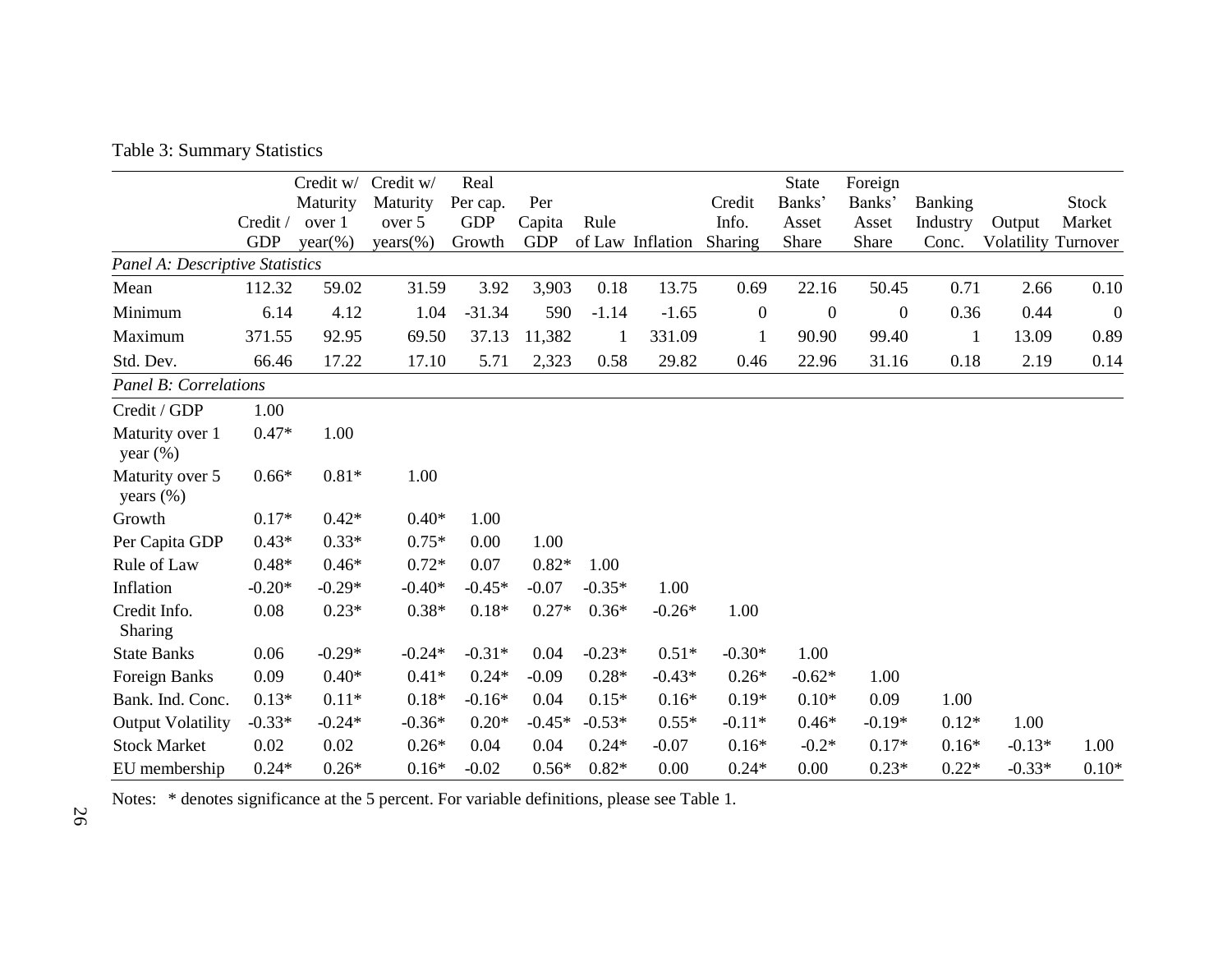|                          |           | Percentage of Credit with Maturity |           |                 |                     | Percentage of Credit with Maturity |                 |           |  |
|--------------------------|-----------|------------------------------------|-----------|-----------------|---------------------|------------------------------------|-----------------|-----------|--|
|                          |           | Longer than 1 year                 |           |                 | Longer than 5 years |                                    |                 |           |  |
|                          | (1)       | (2)                                | (3)       | (4)             | (5)                 | (6)                                | (7)             | (8)       |  |
| Rule of Law              | 11.334    | 14.724                             | 5.399     | 8.905           | 15.743              | 14.465                             | 9.580           | 10.744    |  |
|                          | (0.005)   | (0.000)                            | (0.210)   | (0.009)         | (0.000)             | (0.000)                            | (0.009)         | (0.004)   |  |
| State Banks'             | $-0.106$  | $-0.240$                           | $-0.091$  | $-0.264$        | $-0.074$            | $-0.067$                           | $-0.103$        | $-0.113$  |  |
| <b>Asset Share</b>       | (0.005)   | (0.000)                            | (0.020)   | (0.000)         | (0.007)             | (0.115)                            | (0.001)         | (0.007)   |  |
| Foreign Banks'           | 0.035     | $-0.022$                           | 0.023     | $-0.034$        | $-0.010$            | $-0.027$                           | $-0.002$        | $-0.025$  |  |
| <b>Asset Share</b>       | (0.216)   | (0.343)                            | (0.404)   | (0.129)         | (0.577)             | (0.216)                            | (0.924)         | (0.242)   |  |
| Credit Info.             | $-2.729$  | 2.661                              | $-2.679$  | 2.642           | $-3.709$            | $-3.096$                           | $-3.158$        | $-2.597$  |  |
| Sharing                  | (0.051)   | (0.025)                            | (0.048)   | (0.024)         | (0.000)             | (0.007)                            | (0.001)         | (0.019)   |  |
| Credit                   | 5.016     | 3.391                              | 1.807     | 3.764           | 2.081               | 1.918                              | 3.164           | 3.208     |  |
|                          | (0.002)   | (0.014)                            | (0.268)   | (0.005)         | (0.101)             | (0.164)                            | (0.014)         | (0.021)   |  |
| Per Capita GDP           | 3.983     | 1.293                              | 7.376     | 2.122           | 15.757              | 15.560                             | 16.838          | 15.609    |  |
|                          | (0.000)   | (0.182)                            | (0.000)   | (0.036)         | (0.000)             | (0.000)                            | (0.000)         | (0.000)   |  |
| Previous Year            | 0.365     | 1.215                              | 0.183     | 1.236           | 0.010               | $-0.007$                           | $-0.115$        | $-0.052$  |  |
| <b>GDP</b> Growth        | (0.000)   | (0.000)                            | (0.040)   | (0.000)         | (0.927)             | (0.960)                            | (0.250)         | (0.692)   |  |
| Inflation                |           | $-15.352$                          |           | $-21.541$       |                     | $-10.121$                          |                 | $-14.898$ |  |
|                          |           | (0.006)                            |           | (0.000)         |                     | (0.188)                            |                 | (0.048)   |  |
| <b>Output Volatility</b> |           | 0.074                              |           | 0.170           |                     | $-0.234$                           |                 | $-0.059$  |  |
|                          |           | (0.791)                            |           | (0.537)         |                     | (0.468)                            |                 | (0.861)   |  |
| <b>Stock Market</b>      |           |                                    | 2.525     | $-6.257$        |                     |                                    | $-6.966$        | $-8.758$  |  |
| Turnover                 |           |                                    | (0.498)   | (0.042)         |                     |                                    | (0.030)         | (0.009)   |  |
| <b>Banking Industry</b>  |           |                                    | $-5.568$  | $-3.587$        |                     |                                    | 0.845           | 2.386     |  |
| Concentration            |           |                                    | (0.209)   | (0.309)         |                     |                                    | (0.766)         | (0.439)   |  |
| <b>EU</b> Member         | $-15.920$ | $-11.467$                          | $-29.647$ | $-11.792$       | $-44.510$           | $-48.288$                          | $-36.244$       | $-30.835$ |  |
|                          | (0.149)   | (0.323)                            | (0.206)   | (0.404)         | (0.043)             | (0.121)                            | (0.000)         | (0.000)   |  |
| Constant                 | 49.195    | 54.938                             | 59.538    | 57.806          | 11.669              | 18.783                             |                 |           |  |
|                          | (0.000)   | (0.000)                            | (0.008)   | (0.000)         | (0.580)             | (0.528)                            |                 |           |  |
| Hausman test:            |           |                                    |           |                 |                     |                                    |                 |           |  |
| $\chi^2$ (d.f.)          | 3.18(7)   | 0.78(9)                            |           | 4.31(8)1.05(11) | 4.16(7)             | 1.16(8)                            | 4.07(9)4.48(10) |           |  |
| $p$ -value               | 0.868     | 0.999                              | 0.828     | 0.827           | 0.761               | 0.997                              | 0.907           | 0.923     |  |
| Observations             | 411       | 358                                | 344       | 317             | 241                 | 218                                | 223             | 211       |  |
| Countries                | 14        | 14                                 | 11        | 11              | 10                  | 10                                 | 9               | 9         |  |

Table 4: Determinants of Credit Maturity

Notes: See Table 1 for variable definitions. Results are based on Hausman-Taylor estimation, where Credit is endogenous. *P*-values are reported in parentheses below coefficients. The Hausman test has a null hypothesis that the explanatory variables are not correlated with the country-specific random-effects.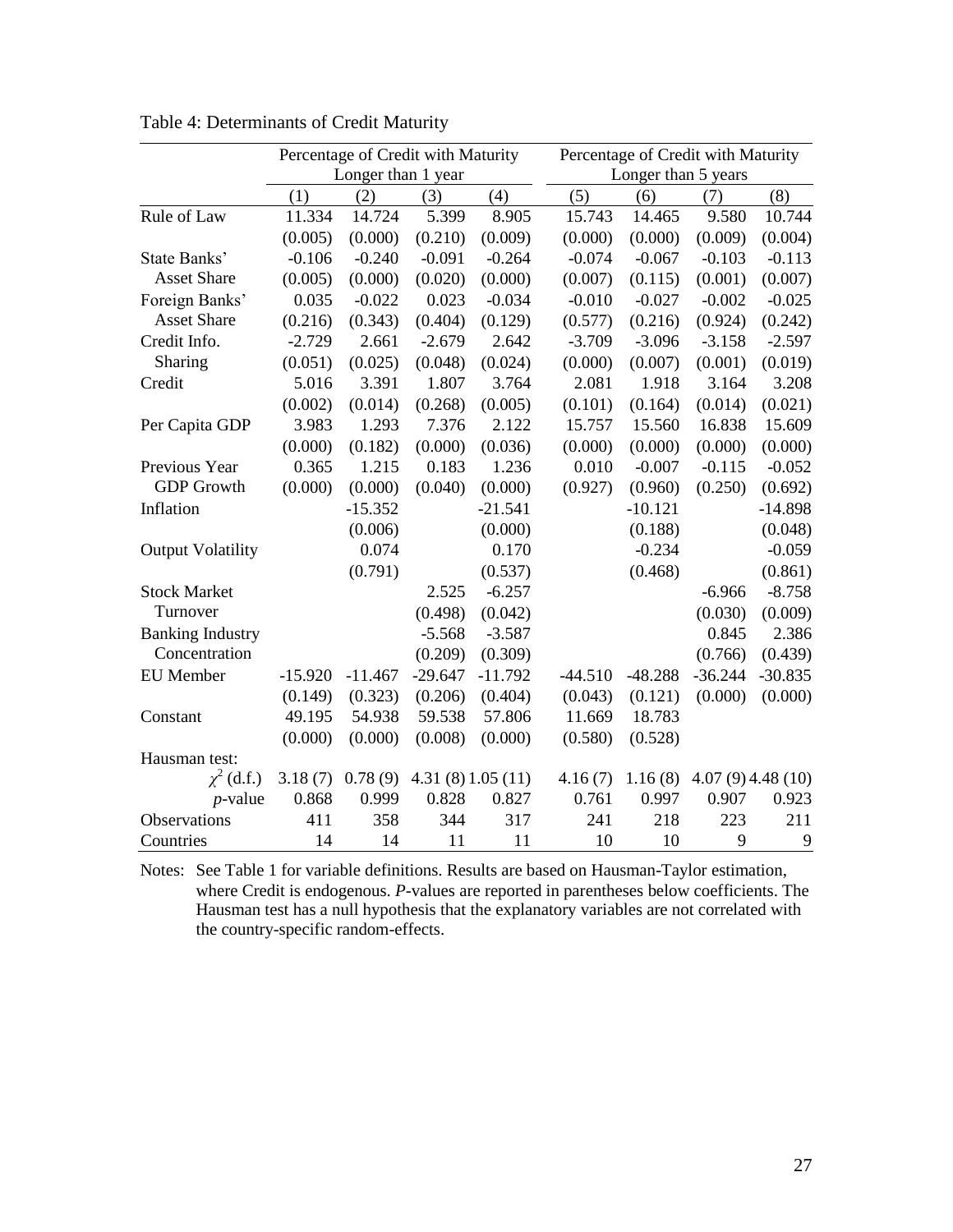|                   |                       |         |         | Percentage of Credit with   |          | Percentage of Credit with |                              |          |          |
|-------------------|-----------------------|---------|---------|-----------------------------|----------|---------------------------|------------------------------|----------|----------|
|                   |                       |         |         | Maturity Longer than 1 year |          |                           | Maturity Longer than 5 years |          |          |
|                   |                       | (1)     | (2)     | (3)                         | (4)      | (5)                       | (6)                          |          | (8)      |
|                   | Presence              | 2.642   |         |                             |          | $-2.597$                  |                              |          |          |
|                   |                       | (0.024) |         |                             |          | (0.019)                   |                              |          |          |
| Sharing           | <b>Public Credit</b>  |         | 0.603   |                             |          |                           | 1.586                        |          |          |
|                   | Registry              |         | (0.664) |                             |          |                           | (0.235)                      |          |          |
|                   | Private Credit Bureau |         | 3.869   |                             |          |                           | $-7.067$                     |          |          |
|                   |                       |         | (0.002) |                             |          |                           | (0.000)                      |          |          |
| redit Information | Quality Index         |         |         | 0.628                       |          |                           |                              | $-0.828$ |          |
|                   | (Overall)             |         |         | (0.003)                     |          |                           |                              | (0.000)  |          |
|                   | <b>Quality Index</b>  |         |         |                             | 1.178    |                           |                              |          | $-1.818$ |
|                   | (Public)              |         |         |                             | (0.001)  |                           |                              |          | (0.000)  |
|                   | <b>Quality Index</b>  |         |         |                             | $-0.033$ |                           |                              |          | 0.601    |
|                   | (Private)             |         |         |                             | (0.932)  |                           |                              |          | (0.115)  |

Table 5: Credit Maturity and Credit Information Sharing

Notes: See Table 1 and text for variable definitions. Estimation based on Hausman-Taylor model with a full set of determinants, as in columns (4) and (8) of Table 4. *P*-values are reported in parentheses below coefficients.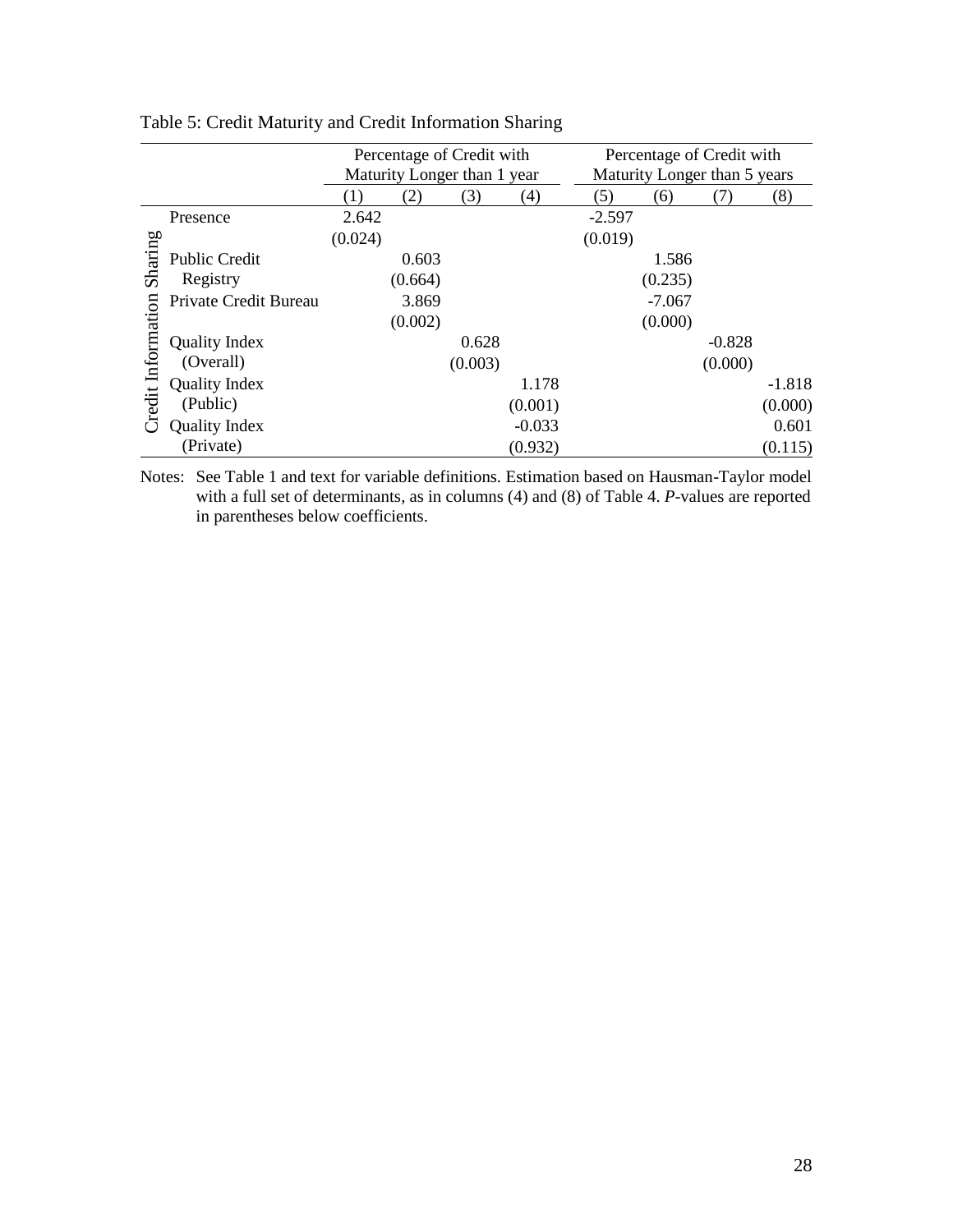| Dependent Variable                                           | Rule of<br>Law    | Government<br>Effectiveness | Political<br>Stability | Control of<br>Corruption | Regulatory<br>Power | <b>EBRD</b><br>Reform<br>Index |
|--------------------------------------------------------------|-------------------|-----------------------------|------------------------|--------------------------|---------------------|--------------------------------|
| Percentage of Credit<br>with Maturity Longer<br>than 1 year  | 8.905<br>(0.009)  | 17.026<br>(0.000)           | 2.909<br>(0.160)       | 16.171<br>(0.000)        | 10.101<br>(0.000)   | 11.061<br>(0.000)              |
| Percentage of Credit<br>with Maturity Longer<br>than 5 years | 10.744<br>(0.004) | 14.024<br>(0.000)           | 9.556<br>(0.000)       | 14.648<br>(0.000)        | 3.671<br>(0.217)    | 7.767<br>(0.000)               |

Table 6: Credit Maturity and Alternative Institutional Measures

Notes: See Table 1 for variable definitions. Estimation based on Hausman-Taylor model with a full set of determinants, as in columns (4) and (8) of Table 4. *P*-values are reported in parentheses below coefficients.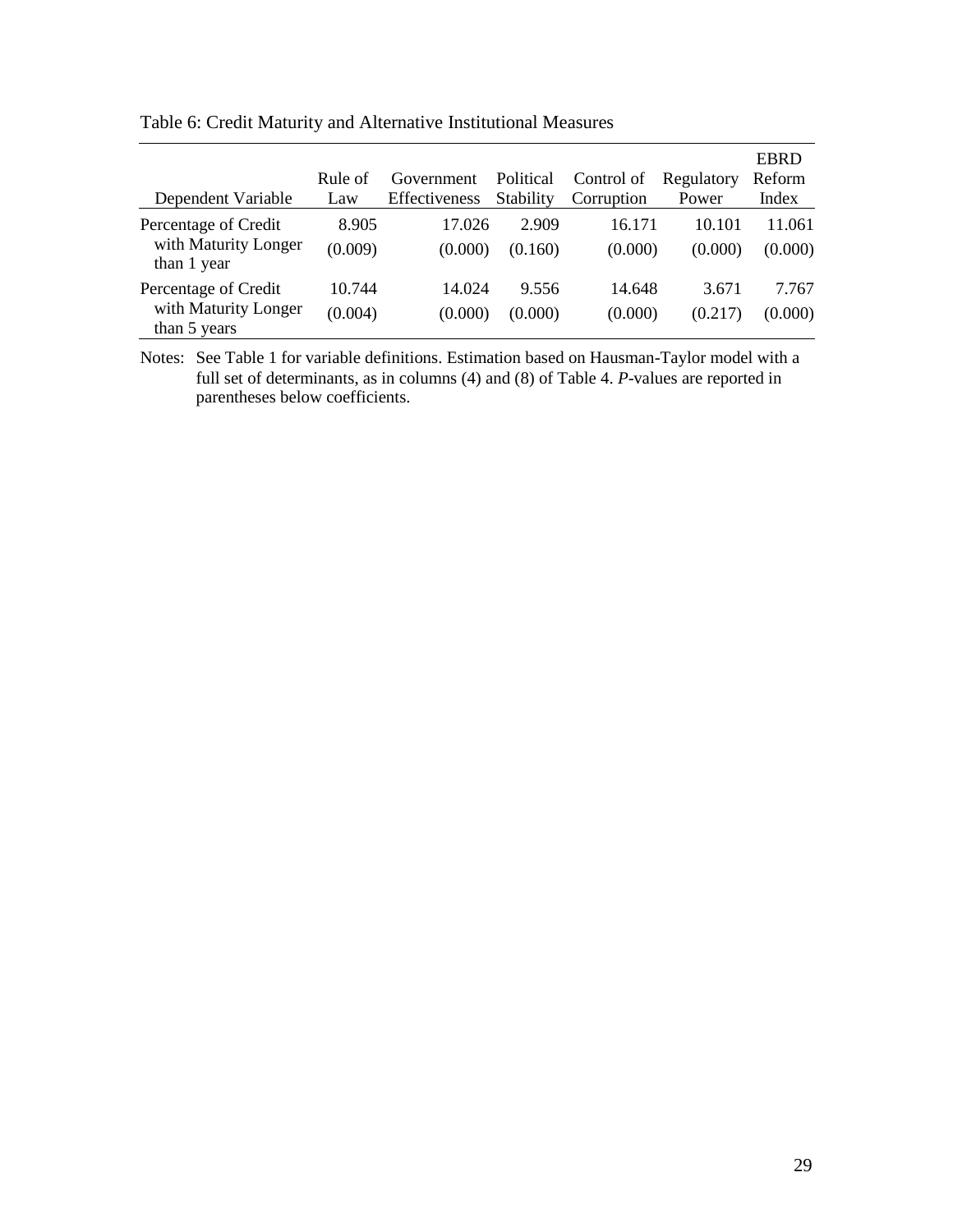

Figure 1: Credit as a Share of GDP.

Presented are yearly average values of credit divided by quarterly GDP for selected countries and time periods.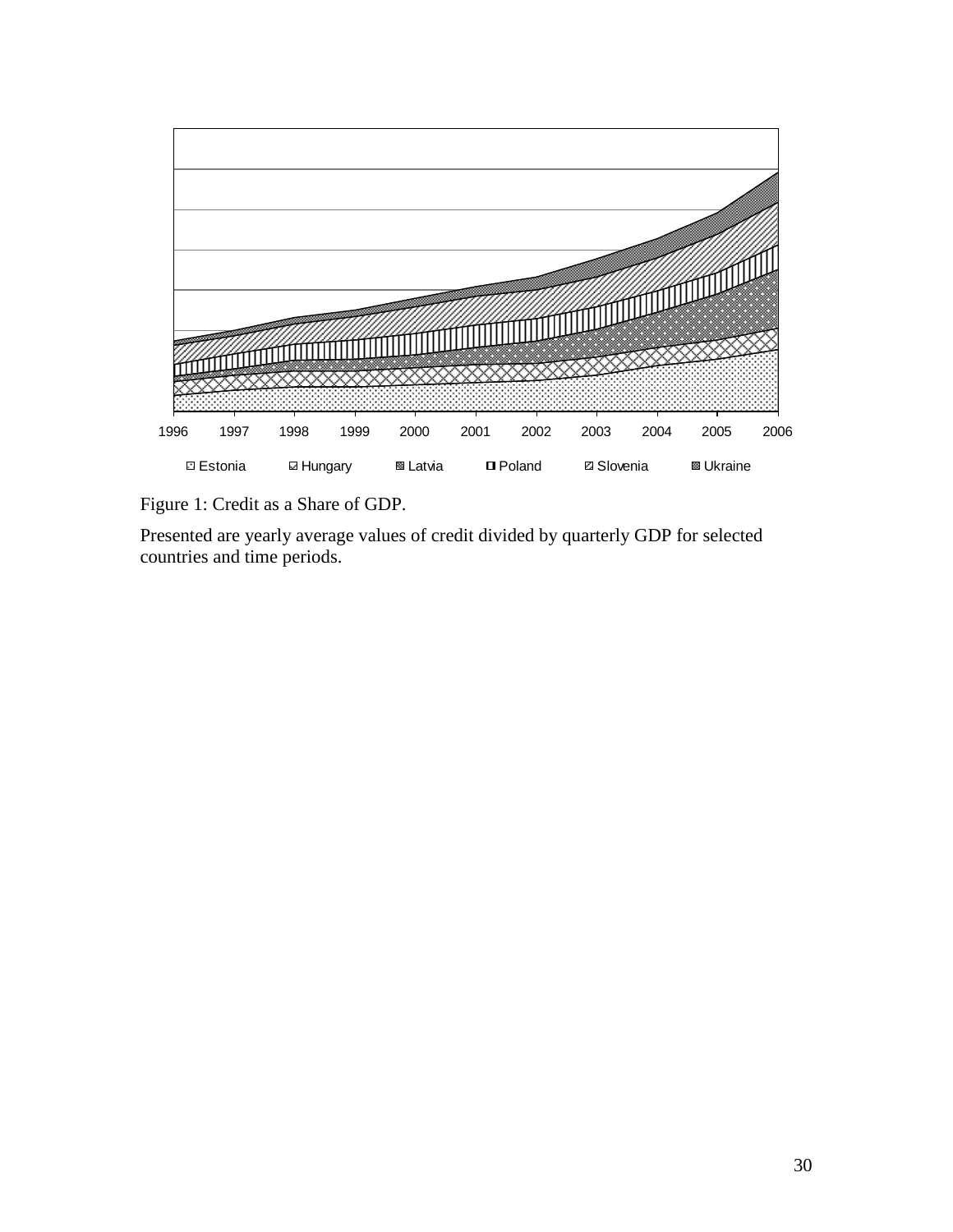

Figure 2: Percent Long-Term Credit.

Presented are yearly average values of the credit with maturity longer than 5 years as a share of total credit for selected countries and time periods.